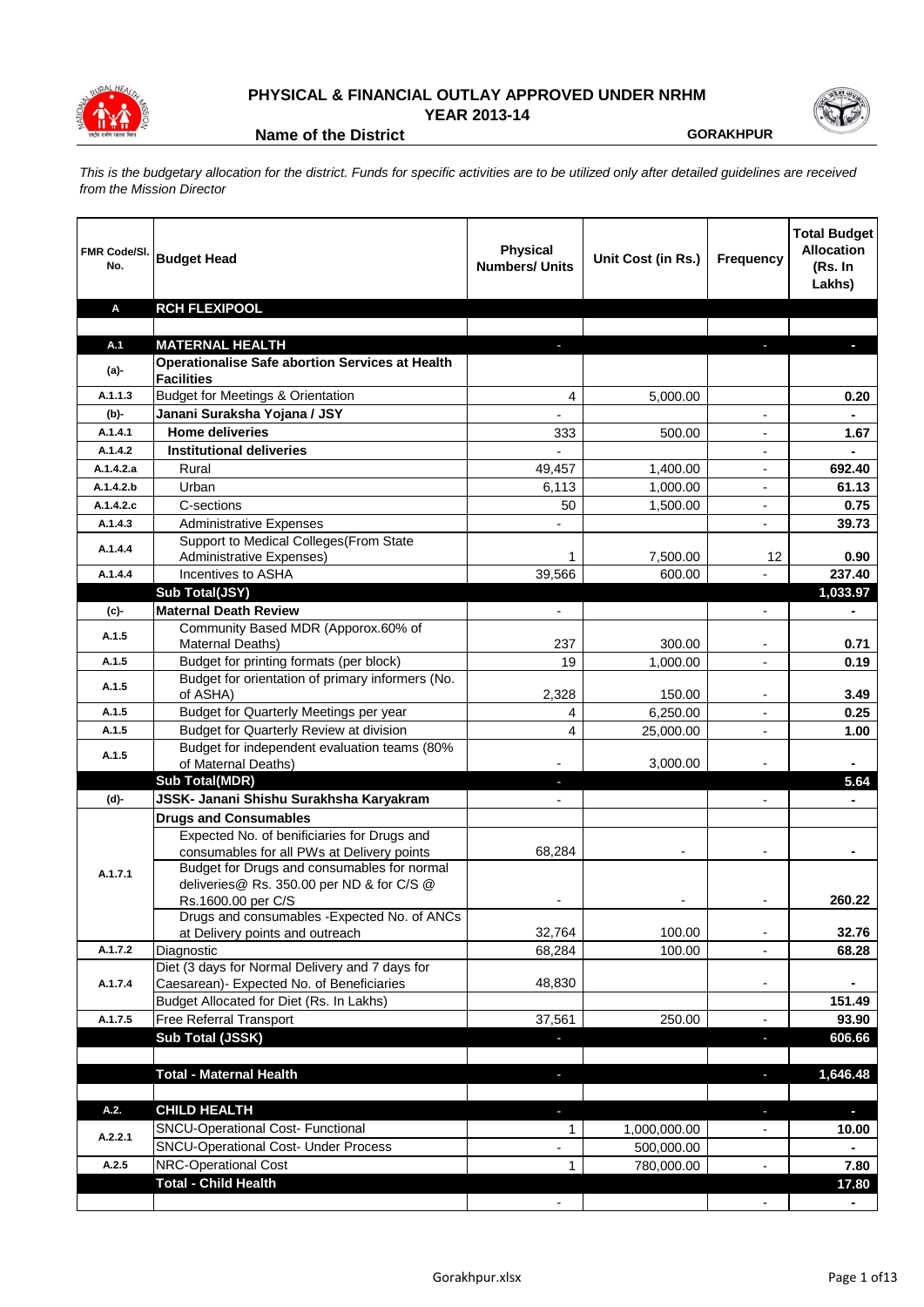| FMR Code/SI.<br>No.  | <b>Budget Head</b>                                                                                                                                                                                                                                                                                   | <b>Physical</b><br><b>Numbers/ Units</b> | Unit Cost (in Rs.) | Frequency                | <b>Total Budget</b><br><b>Allocation</b><br>(Rs. In<br>Lakhs) |
|----------------------|------------------------------------------------------------------------------------------------------------------------------------------------------------------------------------------------------------------------------------------------------------------------------------------------------|------------------------------------------|--------------------|--------------------------|---------------------------------------------------------------|
| A.3                  | <b>FAMILY PLANNING</b>                                                                                                                                                                                                                                                                               |                                          |                    |                          |                                                               |
| A.3.1                | <b>Terminal/Limiting Methods</b>                                                                                                                                                                                                                                                                     |                                          |                    |                          |                                                               |
| A.3.1.1              | Orientation workshop, dissemination of manuals<br>on FP standards & quality assurance of<br>sterilisation services, fixed day planning meeting                                                                                                                                                       |                                          |                    |                          |                                                               |
|                      |                                                                                                                                                                                                                                                                                                      | 1                                        | 25,000.00          |                          | 0.25                                                          |
| A.3.1.2<br>A.3.1.3   | Female Sterilisation Camps Proposed                                                                                                                                                                                                                                                                  | 323                                      | 2,000.00           | $\blacksquare$           | 6.46                                                          |
|                      | NSV Camps Proposed                                                                                                                                                                                                                                                                                   | 30                                       | 3,500.00           |                          | 1.05                                                          |
| A.3.1.4              | <b>Compensation for Female Sterilisation</b><br>Compensation for male sterilization/NSV                                                                                                                                                                                                              | 18,976                                   | 1,000.00           |                          | 189.76                                                        |
| A.3.1.5              | Acceptance                                                                                                                                                                                                                                                                                           | 300                                      | 1,500.00           |                          | 4.50                                                          |
| A.3.1.6              | Orientation Workshop on accreditation of private<br>providers to provide sterilization services                                                                                                                                                                                                      | 1                                        | 10,000.00          | $\overline{\phantom{a}}$ | 0.10                                                          |
| A.3.2                | <b>Spacing Methods</b>                                                                                                                                                                                                                                                                               | $\overline{\phantom{0}}$                 |                    | $\overline{\phantom{a}}$ | $\blacksquare$                                                |
| A.3.2.2              | IUD services at health facilities (including fixed<br>day services at Sub Centres-L1)                                                                                                                                                                                                                | 82                                       | 3,000.00           |                          | 2.46                                                          |
| A.3.2.3              | IUD services at health facilities (including fixed<br>day services at Sub Centre-L1 ) No. of IUCD<br>insertions                                                                                                                                                                                      | 45,660                                   | 20.00              |                          | 9.13                                                          |
| A.3.3                | POL for Family Planning/ Others (including<br>additional mobility support to surgeon's team if<br>req)-Budget given according to total nos. of<br>Female Sterilization Camps.                                                                                                                        | 323                                      | 1,000.00           |                          | 3.23                                                          |
| A.3.5.2              | <b>Performance rewards</b>                                                                                                                                                                                                                                                                           |                                          |                    |                          |                                                               |
|                      | Division level: Rs. 11.25 Lakh @ Rs. 62,500/-<br>per division (Rs.20,000 for 1st, Rs. 15,000 for<br>2nd and Rs. 10,000 for 3rd position for best<br>performing tubectomy surgeon at each division,<br>Rs. 15,000 for best performing NSV surgeon,<br>and Rs.2000/- for best SN and Rs.500/- for best |                                          |                    |                          |                                                               |
|                      | ANM).                                                                                                                                                                                                                                                                                                | 1                                        | 62,500.00          |                          | 0.63                                                          |
| A.3.5.3              | World Population Day' celebration                                                                                                                                                                                                                                                                    | $\overline{\phantom{a}}$                 |                    | $\overline{\phantom{a}}$ |                                                               |
|                      | For District level activities                                                                                                                                                                                                                                                                        | 1                                        | 100,000.00         | $\overline{\phantom{a}}$ | 1.00                                                          |
|                      | For Block level activities                                                                                                                                                                                                                                                                           | 19                                       | 10,000.00          |                          | 1.90                                                          |
| A.3.5.4<br>A.3.5.4.2 | Other strategies/ activities<br>Orientation of district nodal officers for change in<br>FP Beema Policy-No. of Workshops                                                                                                                                                                             | 1                                        | 10,000.00          |                          | 0.10                                                          |
|                      | <b>Total -Family Planning</b>                                                                                                                                                                                                                                                                        | ÷.                                       |                    | $\overline{\phantom{a}}$ | 220.57                                                        |
|                      |                                                                                                                                                                                                                                                                                                      | $\overline{\phantom{a}}$                 |                    | $\overline{\phantom{a}}$ |                                                               |
| A.4                  | ADOLESCENT REPRODUCTIVE AND SEXUAL                                                                                                                                                                                                                                                                   | $\overline{\phantom{a}}$                 |                    | $\overline{\phantom{a}}$ |                                                               |
| A.4.1.4              | <b>HEALTH / ARSH</b><br><b>Operating Expenses</b>                                                                                                                                                                                                                                                    |                                          |                    |                          |                                                               |
|                      | For Existing Clinics                                                                                                                                                                                                                                                                                 | 2                                        | 2,500.00           | 12 <sup>2</sup>          | 0.60                                                          |
| A.4.2                | <b>School Health programme</b>                                                                                                                                                                                                                                                                       |                                          |                    |                          |                                                               |
|                      | Dissemination of Guidelines for School Health                                                                                                                                                                                                                                                        |                                          |                    |                          |                                                               |
| A.4.2.1              | Programme (14 Nos. for each Block and 7 Nos.<br>for District Level)                                                                                                                                                                                                                                  | 273                                      | 75.00              | 1                        | 0.20                                                          |
| A.4.2.2              | Convergence Meeting at Block level (Twice in a                                                                                                                                                                                                                                                       |                                          |                    |                          |                                                               |
|                      | year)                                                                                                                                                                                                                                                                                                | 19                                       | 2,500.00           | 2                        | 0.95                                                          |
| A.4.2.3              | Mobility Support (For Block Level)                                                                                                                                                                                                                                                                   | 19                                       | 25,000.00          | 6                        | 28.50                                                         |
| A.4.3                | Other strategies/activities                                                                                                                                                                                                                                                                          | ÷,                                       |                    | -                        | ۰                                                             |
| A.4.3.2              | <b>Menstrual Hygiene</b>                                                                                                                                                                                                                                                                             | ÷,                                       |                    | $\overline{\phantom{a}}$ | $\blacksquare$                                                |
|                      | No.of Blocks                                                                                                                                                                                                                                                                                         | 19                                       |                    |                          |                                                               |
|                      | No.of ASHAs                                                                                                                                                                                                                                                                                          | 3,603                                    |                    |                          |                                                               |
|                      | One Planning & Sensitization meeting at<br>Dist.level @Rs.5000/-meeting                                                                                                                                                                                                                              | 1                                        | 5,000.00           |                          | 0.05                                                          |
|                      | One Review & Refresher meeting at Dist.level<br>@Rs.5000/-meeting                                                                                                                                                                                                                                    | 1                                        | 5,000.00           |                          | 0.05                                                          |
|                      | Reporting Register for District & Blocks @Rs.30/-                                                                                                                                                                                                                                                    |                                          |                    |                          |                                                               |
|                      | register<br>Reporting Register for ASHA @Rs.30/-register                                                                                                                                                                                                                                             | 20<br>3,603                              | 30.00<br>30.00     |                          | 0.006<br>1.08                                                 |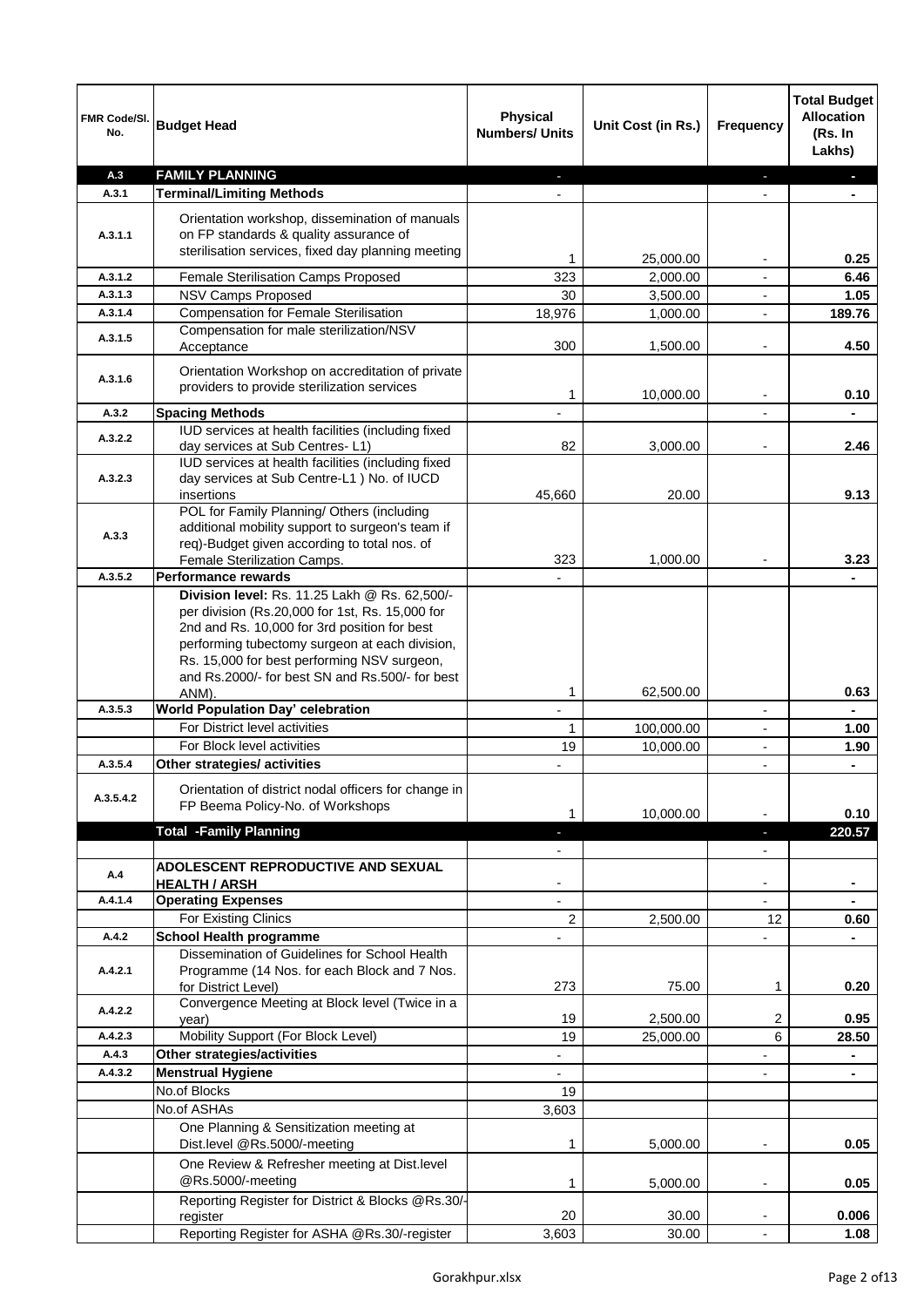| FMR Code/SI.<br>No. | <b>Budget Head</b>                                                                                                                                         | <b>Physical</b><br><b>Numbers/ Units</b> | Unit Cost (in Rs.)    | <b>Frequency</b>         | <b>Total Budget</b><br><b>Allocation</b><br>(Rs. In<br>Lakhs) |
|---------------------|------------------------------------------------------------------------------------------------------------------------------------------------------------|------------------------------------------|-----------------------|--------------------------|---------------------------------------------------------------|
|                     | Storage Almirahs for District & Blocks<br>@Rs.5000/- Almirahs                                                                                              | 20                                       | 5,000.00              |                          | 1.00                                                          |
|                     | 2 Flex banner with hanging rod per                                                                                                                         |                                          |                       |                          |                                                               |
|                     | block/Dist.@Rs.500/-banner<br><b>Sub-total ARSH</b>                                                                                                        | 40                                       | 500.00                |                          | 0.20<br>32.64                                                 |
|                     |                                                                                                                                                            |                                          |                       |                          |                                                               |
| A.5                 | <b>URBAN RCH (focus on Urban slums)</b>                                                                                                                    |                                          |                       |                          | $\overline{\phantom{a}}$                                      |
| A.5.2               | Human Resource for Urban Health                                                                                                                            |                                          |                       |                          |                                                               |
| A.5.2.1             | Doctors/Mos                                                                                                                                                | 8                                        | 36,000.00             | 6                        | 17.28                                                         |
| A.5.2.4<br>A.5.2.5  | <b>ANM</b><br><b>Staff Nurse</b>                                                                                                                           | 8<br>8                                   | 9,900.00<br>16,500.00 | 6<br>6                   | 4.75<br>7.92                                                  |
| A.5.2.12            | Sweeper cum Choukidar                                                                                                                                      | 8                                        | 4,950.00              | 6                        | 2.38                                                          |
| A.5.3               | Operating expenses for UHP and UHC                                                                                                                         | $\overline{a}$                           |                       |                          |                                                               |
|                     | Rent @7000/Month/Centre                                                                                                                                    | 8                                        | 7,000.00              | 6                        | 3.36                                                          |
|                     | Telephone Bills @ 1000/Month/Centre                                                                                                                        | 8                                        | 1,000.00              | 6                        | 0.48                                                          |
|                     | Electricity Bills @ 1500/Month/Centre                                                                                                                      | 8                                        | 1,500.00              | 6                        | 0.72                                                          |
|                     | Contingency @ 500/Month/Centre                                                                                                                             | 8                                        | 500.00                | 6                        | 0.24                                                          |
|                     | <b>Total- Urban Health</b>                                                                                                                                 | ٠                                        |                       | ٠                        | 37.13                                                         |
|                     |                                                                                                                                                            | $\overline{\phantom{0}}$                 |                       | $\overline{\phantom{0}}$ | $\blacksquare$                                                |
| A.7                 | <b>PNDT Activities</b>                                                                                                                                     | $\bullet$                                |                       | ٠                        | P.                                                            |
| A.7.1               | <b>Support to PC-PNDT Cells</b>                                                                                                                            | $\overline{\phantom{a}}$                 |                       | $\overline{\phantom{a}}$ | $\blacksquare$                                                |
|                     | <b>Divisional Level</b>                                                                                                                                    | $\overline{\phantom{a}}$                 |                       |                          | ٠                                                             |
|                     | Remuneration of Data Assistant (At Each<br>Division PC-PNDT Cell)                                                                                          | 1                                        | 17,000.00             | 12                       | 2.04                                                          |
|                     | Contingency for the operation of cell @<br>Rs.20000/-                                                                                                      | 1                                        | 20,000.00             | 1                        | 0.20                                                          |
|                     | One time office setup cost @ Rs.100000/-                                                                                                                   | 1                                        | 100,000.00            | 1                        | 1.00                                                          |
|                     | <b>District Level</b>                                                                                                                                      | $\overline{\phantom{m}}$                 |                       |                          | $\blacksquare$                                                |
|                     | Remuneration of Data Entry Operator (At Each<br>District PC-PNDT Cell)                                                                                     | 1                                        | 10,000.00             | 12                       | 1.20                                                          |
|                     | Contingency for the operation of cell @                                                                                                                    |                                          |                       |                          |                                                               |
|                     | Rs.20000/-                                                                                                                                                 | 1                                        | 20,000.00             | 1                        | 0.20                                                          |
| A.7.2               | One time office setup cost @ Rs. 50000/-<br><b>Other PNDT activities</b>                                                                                   | 1<br>$\overline{\phantom{a}}$            | 50,000.00             | 1                        | 0.50<br>٠                                                     |
| A.7.2.3             | Visit of division level inspection committees (<br>TA/DA of Additional Director will be incurred<br>from this amount) @ Rs.30000 for 10 visit in a<br>year | 1                                        | 3,000.00              | 10                       | 0.30                                                          |
| A.7.2.8             | Orientation of members of the district advisory<br>committees at Division Levels (No. of                                                                   |                                          |                       |                          |                                                               |
|                     | Workshops)                                                                                                                                                 | 1                                        | 25,000.00             | 1                        | 0.25                                                          |
| A.7.2.10            | District Level Sensitization (No. of Workshops)                                                                                                            | 1                                        | 10,000.00             | 1                        | 0.10                                                          |
|                     | <b>Total- PC-PNDT</b>                                                                                                                                      |                                          |                       |                          | 5.79                                                          |
| A.8                 | <b>Human Resources</b>                                                                                                                                     |                                          |                       | ٠                        | J,                                                            |
| A.8.1               | <b>Contractual Staff &amp; Services</b>                                                                                                                    |                                          |                       |                          |                                                               |
| A.8.1.1.1.f         | Honoraria for ANMs at Sub Centres                                                                                                                          | 43                                       | 10,000.00             | 6                        | 25.80                                                         |
| A.8.1.1.2.f         | Honoraria for Staff Nurses - SNCU                                                                                                                          | 8                                        | 16,500.00             | 6                        | 7.92                                                          |
| A.8.1.1.2.f         | Honoraria for Staff Nurses -NRC                                                                                                                            | 4                                        | 16,500.00             | 6                        | 3.96                                                          |
| A.8.1.2.1           | Honoraria for Laboratory Technicians                                                                                                                       | $\overline{\phantom{m}}$                 | 11,880.00             | 6                        |                                                               |
| A.8.1.3.5.d         | Honoraria for Paediatricians- Child Health                                                                                                                 |                                          | 48,000.00             | 6                        |                                                               |
| A.8.1.3.7           | Honoraria for Dental Doctors                                                                                                                               | 1                                        | 35,000.00             | 6                        | 2.10                                                          |
| A.8.1.5.8           | Honoraria for M.O.(Training Coordinators for training<br>NRCs/SNCUs)                                                                                       | $\overline{\phantom{a}}$                 | 36,000.00             | 6                        | ٠                                                             |
| A.8.1.7.2           | Honoraria for X-Ray Technicians                                                                                                                            | $\overline{\phantom{a}}$                 | 11,800.00             | 6                        | ۰                                                             |
| A.8.1.7.4           | School Health Teams (Exclusively for SH)                                                                                                                   | $\frac{1}{2}$                            |                       | -                        | ۰                                                             |
| A.8.1.7.4.a         | <b>Honoraria for Medical Officers</b>                                                                                                                      | $\overline{\phantom{0}}$                 |                       |                          | ۰                                                             |
|                     | No. of MBBS Doctors-Existing                                                                                                                               | 16                                       | 36,000.00             | 6                        | 34.56                                                         |
|                     | No. of MBBS Doctors-New                                                                                                                                    | 3                                        | 36,000.00             | 2                        | 2.16                                                          |
|                     | No. of BDS Doctors-Existing                                                                                                                                | 3                                        | 35,000.00             | 6                        | 6.30                                                          |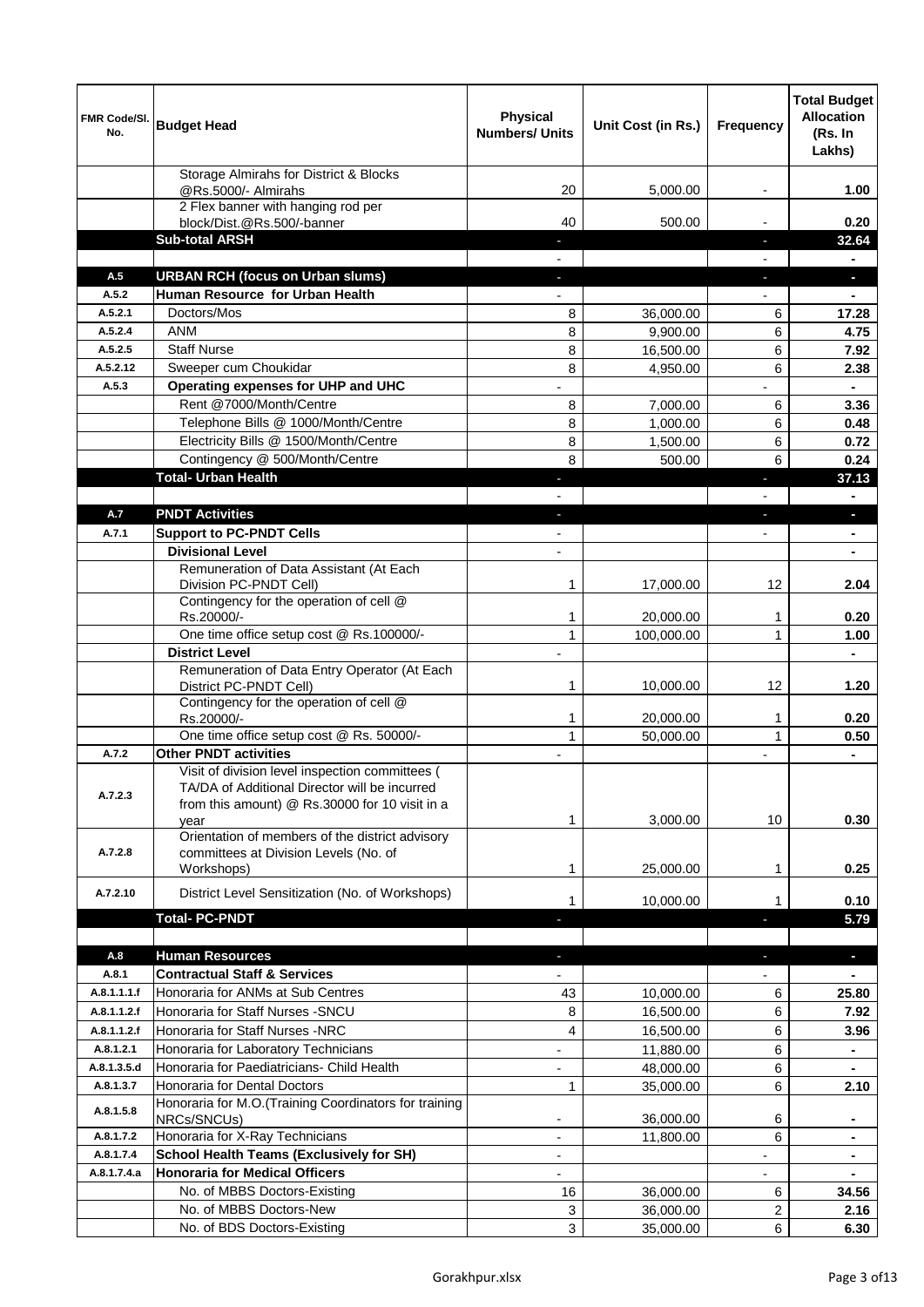| FMR Code/SI.<br>No. | <b>Budget Head</b>                                                                                     | <b>Physical</b><br><b>Numbers/ Units</b> | Unit Cost (in Rs.) | <b>Frequency</b>         | <b>Total Budget</b><br><b>Allocation</b><br>(Rs. In<br>Lakhs) |
|---------------------|--------------------------------------------------------------------------------------------------------|------------------------------------------|--------------------|--------------------------|---------------------------------------------------------------|
|                     | No. of AYUSH Doctors-Existing                                                                          | 19                                       | 24,000.00          | 6                        | 27.36                                                         |
|                     | No. of AYUSH Doctors-New                                                                               | 19                                       | 24,000.00          | $\overline{2}$           | 9.12                                                          |
| A.8.1.7.4.b         | Honoraria for Physiotherapists                                                                         |                                          | 11,880.00          | 6                        |                                                               |
| A.8.1.7.4.c         | Honoraria for Dental Hygienists                                                                        |                                          | 11,880.00          | 6                        |                                                               |
| A.8.1.7.4.d         | Honoraria for Ophthalmic Assistants                                                                    | 38                                       | 11,880.00          | 6                        | 27.09                                                         |
| A.8.1.7.4.e         | Honoraria for Staff Nurses/GNMs-Existing                                                               | 38                                       | 16,500.00          | 6                        | 37.62                                                         |
|                     | Honoraria for Staff Nurses/GNMs-New                                                                    |                                          | 16,500.00          | 2                        |                                                               |
| A.8.1.7.4.g         | Honoraria for ANMs-Existing                                                                            |                                          | 10,000.00          | 6                        | $\blacksquare$                                                |
|                     | Honoraria for ANMs-New                                                                                 |                                          | 10,000.00          | $\overline{2}$           |                                                               |
| A.8.1.7.5.1         | Honoraria for FP Counsellors(@ Rs.9300/-<br>(Rs.9000/-Honoraria and 300/-for communication<br>support) | 6                                        | 9,300.00           | 6                        | 3.35                                                          |
| A.8.1.7.5.2         | Honoraria for ARSH Counsellors                                                                         | $\overline{2}$                           | 12,000.00          | 6                        | 1.44                                                          |
| A.8.1.7.5.4         | <b>Honoraria for Nutritionist-NRC</b>                                                                  | $\mathbf{1}$                             | 15,000.00          | 6                        | 0.90                                                          |
|                     | Honoraria for Staff under Routine Immunization                                                         | $\overline{\phantom{a}}$                 |                    |                          | ۰                                                             |
|                     | Refrigerator Mechanics-District Level                                                                  | $\overline{\phantom{a}}$                 | 16,500.00          | 6                        | $\blacksquare$                                                |
| A.8.1.7.7           | Cold Chain Handlers-District Level                                                                     | 1                                        | 9,900.00           | 6                        | 0.59                                                          |
|                     | Vaccine Store Keepers-Division Level                                                                   | $\overline{\phantom{a}}$                 | 22,000.00          | 6                        | ۰                                                             |
|                     | Refrigerator Mechanics-Division Level                                                                  | $\overline{\phantom{a}}$                 | 16,500.00          | 6                        | ۰                                                             |
|                     | Vaccine Van Drivers-Division Level                                                                     | $\blacksquare$                           | 16,500.00          | 6                        |                                                               |
|                     | Cold Chain Handlers-Division Level                                                                     | 1                                        | 9,900.00           | 6                        | 0.59                                                          |
| A.8.1.9             | Honoraria for Data Entry Operators                                                                     | $\overline{c}$                           | 8,800.00           | 6                        | 1.06                                                          |
| A.8.1.11.f          | <b>Honoraria for Caretakers-NRC</b>                                                                    | $\mathbf{1}$                             | 4,000.00           | 6                        | 0.24                                                          |
| A.8.1.11.f          | <b>Honoraria for Cooks-NRC</b>                                                                         | 1                                        | 5,000.00           | 6                        | 0.30                                                          |
|                     | <b>TOTAL - HUMAN RESOURCE</b>                                                                          |                                          |                    |                          | 192.46                                                        |
|                     |                                                                                                        |                                          |                    |                          |                                                               |
|                     |                                                                                                        |                                          |                    |                          |                                                               |
| A.9                 | <b>TRAINING</b>                                                                                        | $\sim$                                   |                    |                          |                                                               |
|                     |                                                                                                        |                                          |                    |                          |                                                               |
| A.9.3               | <b>Maternal Health Training</b>                                                                        | H.                                       |                    | ÷,                       | a,                                                            |
| A.9.3.1             | <b>Skilled Attendance at Birth / SBA</b>                                                               |                                          |                    |                          |                                                               |
| A.9.3.1.1           | Setting up of SBA Training Centres                                                                     | 1                                        | 25,000.00          | $\blacksquare$           | 0.25                                                          |
| A.9.3.1.4           | <b>Training of Staff Nurses in SBA</b><br>Total Batches to be conducted (4 Per Batch)@                 |                                          |                    | $\overline{\phantom{a}}$ | $\blacksquare$                                                |
| A.9.3.4             | Rs.103300/ Batch                                                                                       | 11                                       | 103,300.00         | $\overline{\phantom{a}}$ | 11.36                                                         |
|                     | <b>Safe Abortion Services Training</b><br>Training of Medical Officers in safe abortion                |                                          |                    | $\blacksquare$           |                                                               |
| A.9.3.4.2           | Total Batches to be conducted @ Rs.52000 /batch                                                        | $\overline{\phantom{a}}$                 | 52,000.00          |                          | ٠                                                             |
| A.9.3.5             | RTI / STI Training                                                                                     | $\overline{\phantom{a}}$                 |                    | $\overline{\phantom{a}}$ | ۰                                                             |
| A.9.3.5.3           | <b>Training of Medical Officers in RTI/STI</b><br>Total Batches to be conducted @ Rs.72600 /batch      | $\overline{\phantom{a}}$                 |                    |                          |                                                               |
|                     |                                                                                                        | 1                                        | 72,600.00          |                          | 0.73                                                          |
|                     | Sub Total - Maternal Health Training                                                                   |                                          |                    |                          | 12.34                                                         |
|                     |                                                                                                        |                                          |                    |                          |                                                               |
| A.9.5               | <b>Child Health Training</b>                                                                           |                                          |                    |                          | b.                                                            |
| A.9.5.2.2           | <b>F-IMNCI Training for Medical Officers</b>                                                           |                                          |                    |                          |                                                               |
|                     | <b>Total Training Load</b>                                                                             |                                          | $\blacksquare$     |                          |                                                               |
|                     | <b>Batch Size/Participants</b>                                                                         | 16                                       |                    |                          |                                                               |
|                     | No. of Batches                                                                                         |                                          | 212,900.00         | $\overline{\phantom{a}}$ |                                                               |
|                     | Total Batches to be observed(25% of organized                                                          |                                          |                    |                          |                                                               |
| A.9.5.2.3           | batches)                                                                                               |                                          | 7,500.00           |                          |                                                               |
|                     | <b>F-IMNCI Training for Staff Nurses</b><br><b>Total Training Load</b>                                 | ۰                                        |                    |                          |                                                               |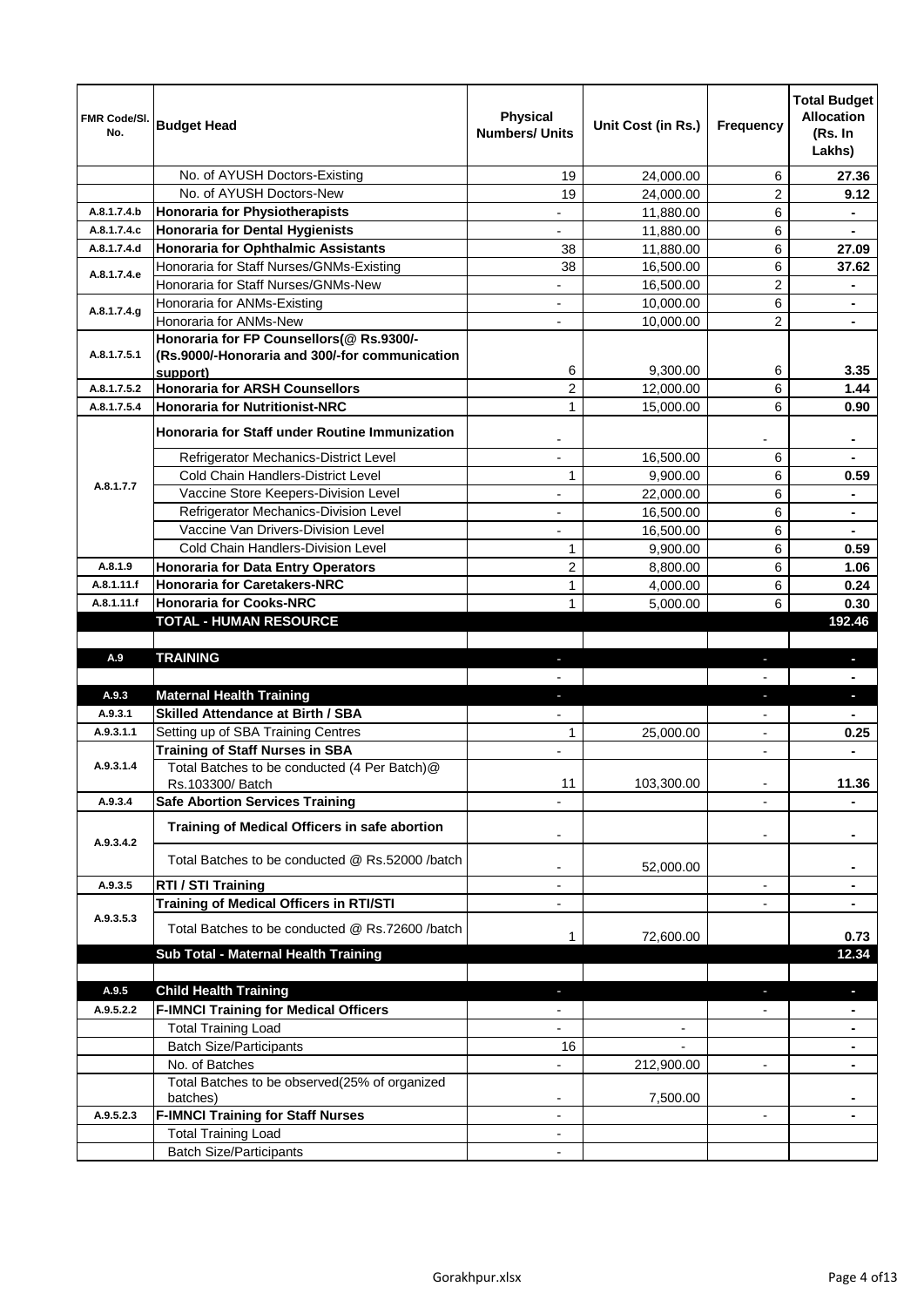| FMR Code/SI.<br>No. | <b>Budget Head</b>                                                                           | <b>Physical</b><br><b>Numbers/ Units</b> | Unit Cost (in Rs.) | Frequency                | <b>Total Budget</b><br><b>Allocation</b><br>(Rs. In<br>Lakhs) |
|---------------------|----------------------------------------------------------------------------------------------|------------------------------------------|--------------------|--------------------------|---------------------------------------------------------------|
|                     | No. of Batches                                                                               | $\overline{a}$                           | 206,900.00         | $\blacksquare$           |                                                               |
|                     | Total Batches to be observed(25% of organized<br>batches)                                    | $\overline{a}$                           | 7,500.00           |                          |                                                               |
| A.9.5.5.2.a         | <b>IMNCI Plus(CCSP)-10 Days TOT for Physicians</b>                                           | $\blacksquare$                           |                    | $\overline{\phantom{a}}$ |                                                               |
|                     | <b>Total Training Load</b>                                                                   |                                          |                    |                          |                                                               |
|                     | <b>Batch Size/Participants</b>                                                               | 24                                       |                    |                          |                                                               |
|                     | No. of Batches                                                                               |                                          | 576,300.00         |                          |                                                               |
|                     | Total Batches to be observed(25% of organized<br>batches)                                    |                                          | 11,000.00          |                          |                                                               |
|                     | Sub Total- Child Health Training                                                             |                                          |                    |                          |                                                               |
| A.9.7               | Adolescent Reproductive and Sexual Health/<br><b>ARSH Training</b>                           |                                          |                    |                          |                                                               |
|                     | <b>ARSH training for ANMs/LHVs</b>                                                           |                                          |                    |                          |                                                               |
| A.9.7.4             | Total Batches to be conducted@ Rs.71000/ Batch                                               | 3                                        | 71,000.00          |                          | 2.13                                                          |
|                     | <b>Sub Total- ARSH Training</b>                                                              |                                          |                    |                          | 2.13                                                          |
| A.9.8.4.2           | <b>Clinical Establishment Act</b>                                                            | 1                                        | 798,000.00         |                          | 7.98                                                          |
|                     |                                                                                              |                                          |                    |                          |                                                               |
|                     | <b>TOTAL - Training</b>                                                                      |                                          |                    |                          | 22.45                                                         |
|                     |                                                                                              |                                          |                    |                          |                                                               |
| A.10                | <b>PROGRAMME MANAGEMENT</b>                                                                  |                                          |                    |                          | H,                                                            |
| A.10.2              | District Programme Management Support Unit                                                   |                                          |                    |                          |                                                               |
|                     | <b>Contractual Staffs for DPMSU</b>                                                          |                                          |                    |                          |                                                               |
| A.10.2.1            | Honoraria for District Programme Manager                                                     | 1                                        | 32,700.00          | 6                        | 1.96                                                          |
| A.10.2.2            | Honoraria for District Accounts Manager<br>Honoraria for District Data Manager(District Data | 1                                        | 26,650.00          | 6                        | 1.60                                                          |
| A.10.2.3            | cum Account Assistant)                                                                       | 1                                        | 18,150.00          | 6                        | 1.09                                                          |
| A.10.2.7            | Honoraria for Office Assistant                                                               | 1                                        | 7,000.00           | 6                        | 0.42                                                          |
| A.10.2.8.1          | Operational Expenses for DPMU unit                                                           | 1                                        | 75,000.00          | 6                        | 4.50                                                          |
| A.10.2.8.2          | Honoraria for District Community Process<br>Manager                                          |                                          | 26,650.00          | 6                        | 1.60                                                          |
|                     | <b>Sub Total - DPMU</b>                                                                      |                                          |                    |                          | 11.17                                                         |
|                     |                                                                                              |                                          |                    |                          |                                                               |
| A.10.3              | <b>Block Programme Management Unit (BPMU)</b>                                                |                                          |                    |                          |                                                               |
| A.10.3.1            | Honoraria for Block Programme Managers                                                       | 19                                       | 20,000.00          | $\,6$                    | 22.80                                                         |
| A.10.3.2            | Honoraria for Block Accounts Managers                                                        | 19                                       | 10,000.00          | 6                        | 11.40                                                         |
|                     | <b>Sub Total - DPMU</b>                                                                      |                                          |                    | $\overline{\phantom{a}}$ | 34.20                                                         |
| A.10.6              | <b>Concurrent Audit System</b>                                                               |                                          |                    | $\blacksquare$           | ۰                                                             |
|                     | Budget For Block Units(Rs.1500 per                                                           |                                          |                    |                          |                                                               |
|                     | Block/Quarter)                                                                               | 19                                       | 1,500.00           | 4                        | 1.14                                                          |
|                     | Budget For District (District HO Rs. 4500/Month)                                             | 1                                        | 4,500.00           | 12                       | 0.54                                                          |
|                     | <b>Sub Total - Concurrent Audit</b>                                                          |                                          |                    |                          | 1.68                                                          |
| A.10.7              | <b>Mobility Support, Field Visits</b>                                                        |                                          |                    |                          | $\blacksquare$                                                |
|                     | Mobility Support-DPMU/District (2 Vehicles per                                               |                                          |                    |                          |                                                               |
| A.10.7.2            | District per month)                                                                          | 2                                        | 25,000.00          | 12                       | 6.00                                                          |
| A.10.7.3            | Mobility Support-BPMU/Block (1 Vehicle per<br>District per Month)                            | 19                                       | 25,000.00          | 12                       | 57.00                                                         |
| A.10.7.4.1          | Mobility Support for Div.PMU Division & AD<br>Offices( 1 vehicle per Division)               | 1                                        | 25,000.00          | 12                       | 3.00                                                          |
|                     | Sub Total - Mobility Support, Field Visits                                                   |                                          |                    |                          | 66.00                                                         |
|                     |                                                                                              |                                          |                    |                          |                                                               |
|                     | <b>TOTAL - Programme Management</b>                                                          |                                          |                    | ٠                        | 113.05                                                        |
|                     | <b>GRAND TOTAL- RCH FLEXIPOOL</b>                                                            |                                          |                    |                          |                                                               |
|                     |                                                                                              |                                          |                    | J.                       | 2,288.36                                                      |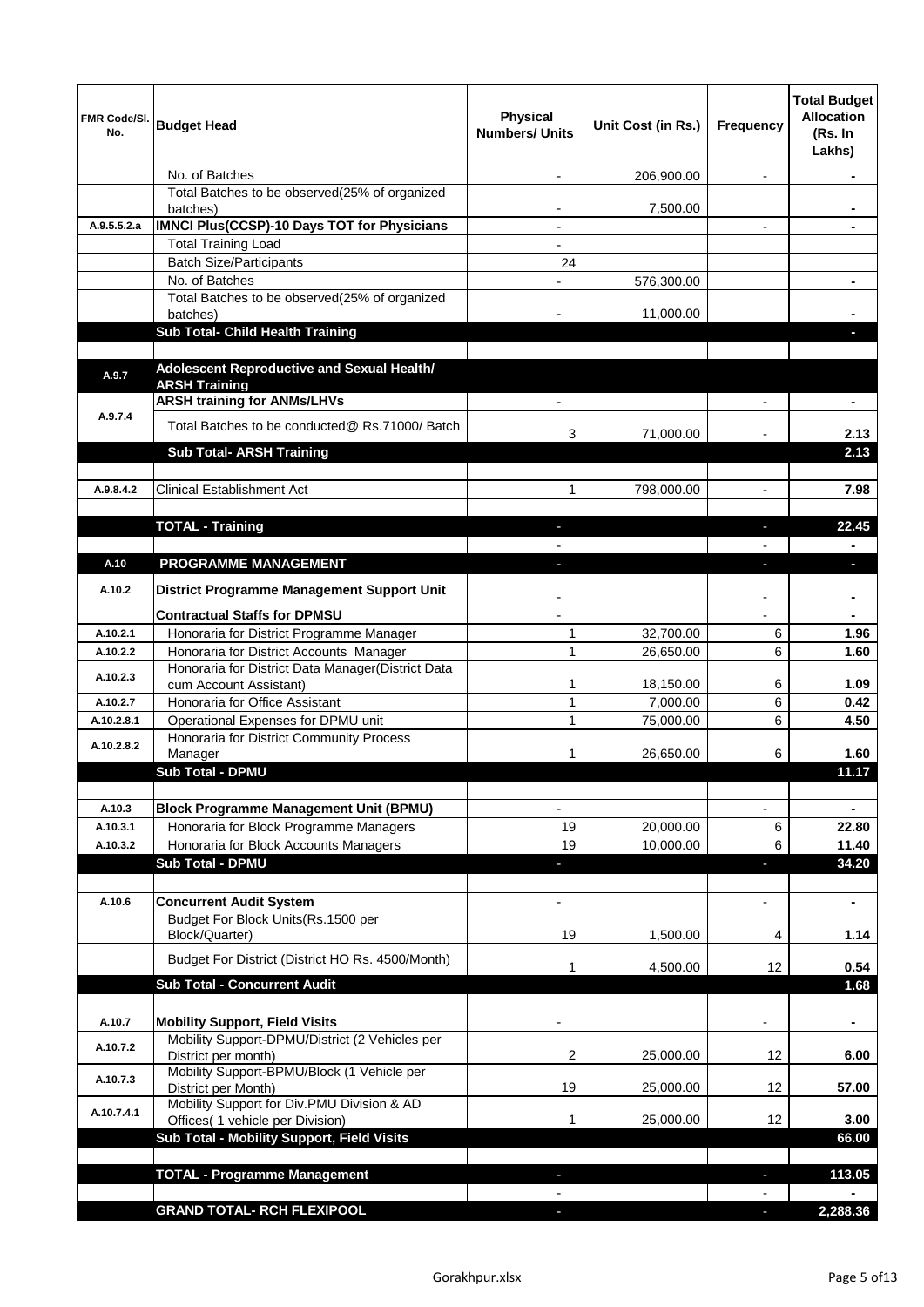| FMR Code/SI.<br>No.        | <b>Budget Head</b>                                                                    | <b>Physical</b><br><b>Numbers/ Units</b> | Unit Cost (in Rs.) | Frequency                | <b>Total Budget</b><br><b>Allocation</b><br>(Rs. In<br>Lakhs) |
|----------------------------|---------------------------------------------------------------------------------------|------------------------------------------|--------------------|--------------------------|---------------------------------------------------------------|
|                            |                                                                                       |                                          |                    |                          |                                                               |
| в                          | <b>MISSION FLEXIPOOL</b>                                                              |                                          |                    |                          |                                                               |
| <b>B1</b>                  | <b>ASHA</b>                                                                           |                                          |                    |                          |                                                               |
| B1.1.1.4.2                 | ASHA State Trainers - TOT (Module VI&VII)-<br>National Level-Cost of TA/DA            | 3                                        | 15,000.00          |                          | 0.45                                                          |
| B1.1.3.3                   | <b>Incentive for FP</b>                                                               |                                          |                    |                          |                                                               |
|                            | Incentive for ASHA @ Rs. 1000 if a couple                                             |                                          |                    |                          |                                                               |
| B1.1.3.3.1                 | adopts permanent methods after 02                                                     |                                          |                    |                          |                                                               |
|                            | children(Assumed that 15.56 % clients adopts                                          |                                          |                    |                          |                                                               |
| B1.1.3.5                   | permanent methods after 02 children).<br>Other incentive                              | 2,997                                    | 1,000.00           |                          | 29.97                                                         |
|                            | On taking Complicated On pregnancy cases or                                           |                                          |                    |                          |                                                               |
| B <sub>1.1</sub> , 3, 5, 1 | New born cases to the health facility @Rs.150/-                                       |                                          |                    |                          |                                                               |
|                            | case (up to 3 cases/year)                                                             | 3,603                                    | 150.00             | 3                        | 16.21                                                         |
| B <sub>1.1</sub> , 3, 5, 3 | Birth & Death Registration (For 30 birth & 9                                          |                                          |                    |                          |                                                               |
|                            | deaths/ASHA) -Amount Approved 90% Only                                                | 3,603                                    | 180.00             |                          | 5.84                                                          |
| B1.1.3.5.5                 | TA/DA for attending Monthly Meetings                                                  |                                          |                    |                          |                                                               |
|                            | @Rs.100/Meeting - Amount Approved 90% Only                                            | 3,603                                    | 100.00             | 12                       | 38.91                                                         |
| B1.1.3.5.6                 | <b>Maternal Death Audit Information</b>                                               |                                          |                    |                          |                                                               |
|                            | (@Rs.200/Case)-Amount Approved 50% Only<br>Incentives to ASHA Sangini(@Rs.150 for one | 394                                      | 200.00             |                          | 0.39                                                          |
| B1.1.3.5.12                | field visit and 20 visits per month)                                                  | 128                                      | 3,000.00           | 10                       | 38.40                                                         |
| B1.1.3.6                   | <b>Other Activities</b>                                                               |                                          |                    |                          |                                                               |
| B1.1.3.6.1                 | ASHA Divas/Annual ASHA Samellan-(Amount                                               |                                          |                    |                          |                                                               |
|                            | Approved 70% Only)                                                                    | 3,603                                    | 250.00             |                          | 6.31                                                          |
|                            | <b>ASHA Payment Voucher</b>                                                           | 3,603                                    | 25.00              |                          | 0.90                                                          |
| B1.1.3.6.3                 | <b>ASHA Master Payment Register</b>                                                   | 19                                       | 150.00             |                          | 0.03                                                          |
|                            | ASHA Sangini Format                                                                   | 128                                      | 50.00              |                          | 0.06                                                          |
| B1.1.4                     | Awards to ASHA's/Link workers                                                         | 19                                       | 5,000.00           | $\overline{\phantom{a}}$ | 0.95                                                          |
| B1.1.5                     | <b>ASHA Resource Centre/ASHA Mentoring Group</b>                                      |                                          |                    |                          |                                                               |
| B1.1.5.4                   | Mobility Costs ASHA Mentoring Group for                                               |                                          |                    |                          |                                                               |
|                            | district*4 meetings@Rs.2500/meeting                                                   | 4                                        | 2,500.00           |                          | 0.10                                                          |
|                            | Sub Total - ASHA                                                                      |                                          |                    |                          | 138.53                                                        |
|                            |                                                                                       |                                          |                    |                          |                                                               |
| <b>B2</b>                  | <b>Untied Funds</b><br>No. of CHCs/SDH and Amount Approved 71%                        | ٠                                        |                    |                          | o,                                                            |
| <b>B2.1</b>                | Only                                                                                  | 26                                       | 50,000.00          | 1                        | 9.23                                                          |
| <b>B2.2</b>                | No. of PHCs and Amount Approved 93% Only                                              | 60                                       | 25,000.00          | $\mathbf{1}$             | 13.95                                                         |
| <b>B2.3</b>                | No. of Sub Centres and Amount Approved 46%                                            |                                          |                    |                          |                                                               |
|                            | Only                                                                                  | 506                                      | 10,000.00          | 1                        | 23.28                                                         |
| <b>B2.4</b>                | No. of VHNSCs and Amount Approved 36% Only                                            | 1,233                                    | 10,000.00          | 1                        | 44.39                                                         |
|                            | <b>Sub Total - Untied Funds</b>                                                       |                                          |                    |                          | 90.84                                                         |
|                            |                                                                                       |                                          |                    |                          |                                                               |
| <b>B.3</b>                 | <b>Annual Maintenance Grants</b>                                                      | ٠                                        |                    |                          | $\overline{\phantom{a}}$                                      |
| <b>B3.1</b>                | No. of CHCs and Amount Approved 70% Only                                              | 26                                       | 100,000.00         | 1                        | 18.20                                                         |
| <b>B3.2</b>                | No. of PHCs and Amount Approved 69% Only                                              | 55                                       | 50,000.00          | $\mathbf{1}$             | 18.98                                                         |
| <b>B3.3</b>                | No. of Sub Centres and Amount Approved 49%                                            |                                          |                    |                          |                                                               |
|                            | Only                                                                                  | 239                                      | 10,000.00          | 1                        | 11.71                                                         |
|                            | Sub Total - AMG                                                                       | ٠                                        |                    | ٠                        | 48.89                                                         |
| B.6                        | <b>Corpus Grants to HMS/RKS</b>                                                       | ı                                        |                    |                          | ٠                                                             |
| B6.1                       | District Hospitals (DH+DWH)                                                           | 2                                        |                    |                          |                                                               |
|                            | Amount Approved for District Hospitals                                                |                                          |                    |                          | 8.76                                                          |
| B6.2                       | No. of CHCs and Amount Approved 90% Only                                              | 26                                       | 100,000.00         | 1                        | 23.40                                                         |
| B6.3                       | No. of PHCs and Amount Approved 90% Only                                              | 60                                       | 50,000.00          | $\mathbf{1}$             | 27.00                                                         |
|                            | <b>Sub Total - HMS/RKS</b>                                                            |                                          |                    |                          | 59.16                                                         |
|                            |                                                                                       |                                          |                    |                          |                                                               |
| <b>B9</b>                  | <b>Mainstreaming of AYUSH</b>                                                         | ÷.                                       |                    | J.                       | a,                                                            |
| <b>B.9.1</b>               | <b>Medical Officers (Only AYUSH)</b>                                                  |                                          |                    |                          |                                                               |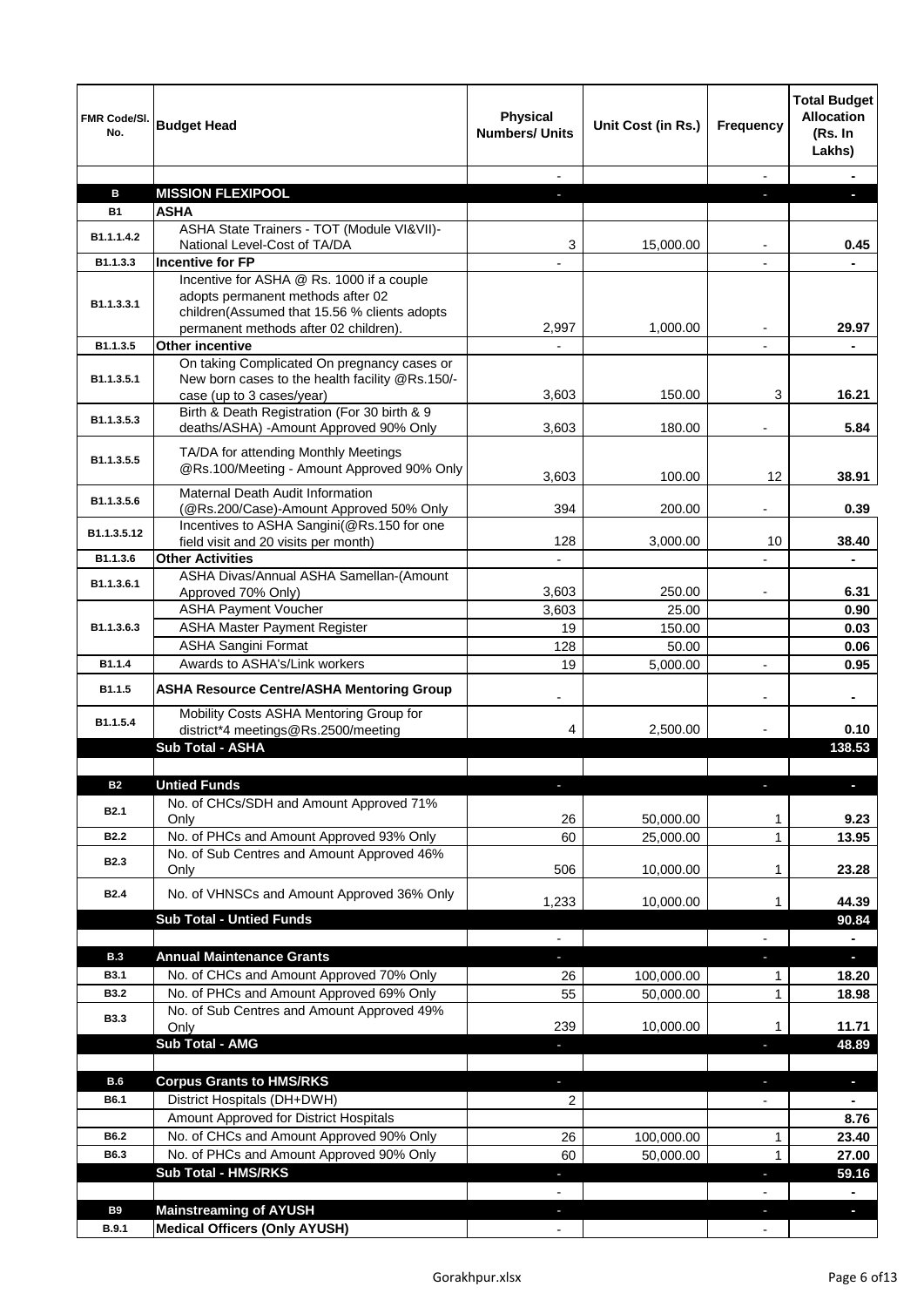| <b>FMR Code/SI.</b><br>No. | <b>Budget Head</b>                                                                                                 | <b>Physical</b><br><b>Numbers/ Units</b> | Unit Cost (in Rs.) | Frequency                | <b>Total Budget</b><br><b>Allocation</b><br>(Rs. In<br>Lakhs) |
|----------------------------|--------------------------------------------------------------------------------------------------------------------|------------------------------------------|--------------------|--------------------------|---------------------------------------------------------------|
| B.9.1.1                    | <b>Contractual Medical Officers</b>                                                                                | 49                                       | 24,000.00          | 6                        | 70.56                                                         |
| <b>B.9.2</b>               | <b>AYUSH Pharmacists</b>                                                                                           | 19                                       | 9,000.00           | 6                        | 10.26                                                         |
|                            | <b>Sub Total (AYUSH)</b>                                                                                           | $\sim$                                   |                    | a,                       | 80.82                                                         |
|                            |                                                                                                                    |                                          |                    |                          | $\blacksquare$                                                |
| <b>B10</b>                 | <b>IEC-BCC Activities</b>                                                                                          | H,                                       |                    | r.                       | $\overline{\phantom{a}}$                                      |
| <b>B.10.2</b>              | Implementation of BCC/IEC Activities at district<br>level                                                          | $\overline{\phantom{a}}$                 |                    | $\overline{\phantom{a}}$ | 5.00                                                          |
| B.10.5.2                   | Printing of WIFS Cards, Referral Slips, etc                                                                        | $\overline{\phantom{a}}$                 |                    | $\blacksquare$           | $\blacksquare$                                                |
|                            | WIFS Cards for School Children(No. of Cards)                                                                       | $\blacksquare$                           | 4.00               |                          | $\blacksquare$                                                |
|                            | <b>Sub Total (IEC/BCC)</b>                                                                                         | ٠                                        |                    | P.                       | 5.00                                                          |
|                            |                                                                                                                    | $\blacksquare$                           |                    |                          | $\blacksquare$                                                |
| <b>B15</b>                 | <b>Planning, Implementation and Monitoring</b>                                                                     | $\sim$                                   |                    | J,                       | $\blacksquare$                                                |
| B15.2                      | <b>Quality Assurance</b>                                                                                           | $\overline{\phantom{a}}$                 |                    | $\blacksquare$           | ٠                                                             |
| B15.2.2                    | <b>Quality Assurance Committees</b>                                                                                | $\blacksquare$                           |                    | $\overline{a}$           | $\blacksquare$                                                |
|                            | <b>Division Level</b>                                                                                              | $\overline{\phantom{a}}$                 |                    |                          | $\blacksquare$                                                |
|                            | One time establishment @ Rs. 1.00 Lakh/<br>Division (Amount Approved 50% Only)                                     | 1                                        | 100,000.00         | 1                        | 0.50                                                          |
|                            | Operational Expenses @Rs. 5000/month/                                                                              |                                          |                    |                          |                                                               |
|                            | division (Amount Approved 50% Only)                                                                                | 1                                        | 5,000.00           | 12                       | 0.30                                                          |
|                            | <b>District Level</b>                                                                                              | $\overline{a}$                           |                    |                          | $\blacksquare$                                                |
|                            | One time establishment @ Rs. 1.00 Lakh/                                                                            |                                          |                    |                          |                                                               |
|                            | District (Amount Approved 50% Only)<br>Operational Expenses @Rs. 5000/ Month/                                      | 1                                        | 100,000.00         | 1                        | 0.50                                                          |
|                            | District (Amount Approved 50% Only)                                                                                | 1                                        | 5,000.00           | 12                       | 0.30                                                          |
| B15.2.4                    | <b>Review meetings</b>                                                                                             |                                          |                    |                          |                                                               |
| B15.2.4.2                  | <b>Division Level</b>                                                                                              | $\overline{\phantom{a}}$                 |                    |                          |                                                               |
|                            | Review meetings @ Rs 10000/- per meeting for 4<br>meeting per division (Amount Approved 50%<br>Only)               | 1                                        | 10,000.00          | 4                        | 0.20                                                          |
|                            | <b>District Level</b>                                                                                              | $\overline{\phantom{a}}$                 |                    |                          |                                                               |
|                            | Review meetings @ Rs 10000/- per meeting for 4<br>meeting per District (Amount Approved 50% Only)                  | 1                                        | 10,000.00          | 4                        | 0.20                                                          |
| B <sub>15.2.5</sub>        | <b>Other Block Level Activities</b>                                                                                |                                          |                    |                          |                                                               |
| B15.2.5.1                  | Block QA visioning meeting (Orienting<br>Block Officials on Facility Solutions Levels-Amount<br>Approved 50% Only) | 1                                        | 35,000.00          | 1                        | 0.18                                                          |
| B15.2.5.2                  | Quality Management System (QMS) training                                                                           | 1                                        |                    | 1                        | 0.50                                                          |
|                            | workshop -(Amount Approved 50% Only)<br><b>Sub Total - Quality Assurance</b>                                       | ٠                                        | 100,000.00         | ٠                        | 2.68                                                          |
|                            |                                                                                                                    |                                          |                    |                          |                                                               |
| B15.3                      | <b>Monitoring and Evaluation</b>                                                                                   | $\overline{\phantom{0}}$                 |                    | $\overline{\phantom{a}}$ |                                                               |
| B15.3.1.6.3                | Honoraria of Data Entry Operators for MCTS                                                                         | 19                                       | 11,000.00          | 6                        | 12.54                                                         |
| B15.3.2                    | <b>Computerization HMIS and E-governance</b>                                                                       |                                          |                    |                          |                                                               |
|                            | HMIS Operational Cost (excluding HR & Trainings)-                                                                  |                                          |                    |                          |                                                               |
|                            | Expenses for Internet @1500/month/computer                                                                         |                                          |                    |                          |                                                               |
|                            | for 951 Nos                                                                                                        | 21                                       | 1,500.00           | 12                       | 3.78                                                          |
| B15.3.2.1.a                | Expenses for Internet Rs.750/pm/block<br>computer(new) for 820 Nos.<br>Expenses for Internet Data Card             | 19                                       | 750.00             | 12                       | 1.71                                                          |
|                            | @Rs.750/pm/Computer (new) for 75 Nos.                                                                              | 1                                        | 750.00             | 12                       | 0.09                                                          |
|                            | Expenses for Internet Data Card                                                                                    |                                          |                    |                          |                                                               |
|                            | @Rs.750/pm/Computer (new) for 18 Nos.                                                                              | 1                                        | 750.00             | 12                       | 0.09                                                          |
| B15.3.2.1.d                | Other Office and admin expenses<br>Maintenance of Computers/AMC/etc -HMIS                                          |                                          |                    |                          |                                                               |
| B15.3.2.1.d.2              | (Block -PHC/CHC, CH, CMF (M/F) Old @Rs.<br>4000/unit for 951 no.                                                   | 21                                       | 4,000.00           | 1                        | 0.84                                                          |
| B15.3.2.1.d.3              | Purchase of computer consumables/Admin<br>Expenses @ Rs.1000.00 for 951 no.-Six<br>Months                          | 21                                       | 1,000.00           | 6                        | 1.26                                                          |
|                            |                                                                                                                    |                                          |                    |                          |                                                               |
| B15.3.2.2.a                | MCTS Operational Cost (excluding HR & Trainings)                                                                   |                                          |                    |                          |                                                               |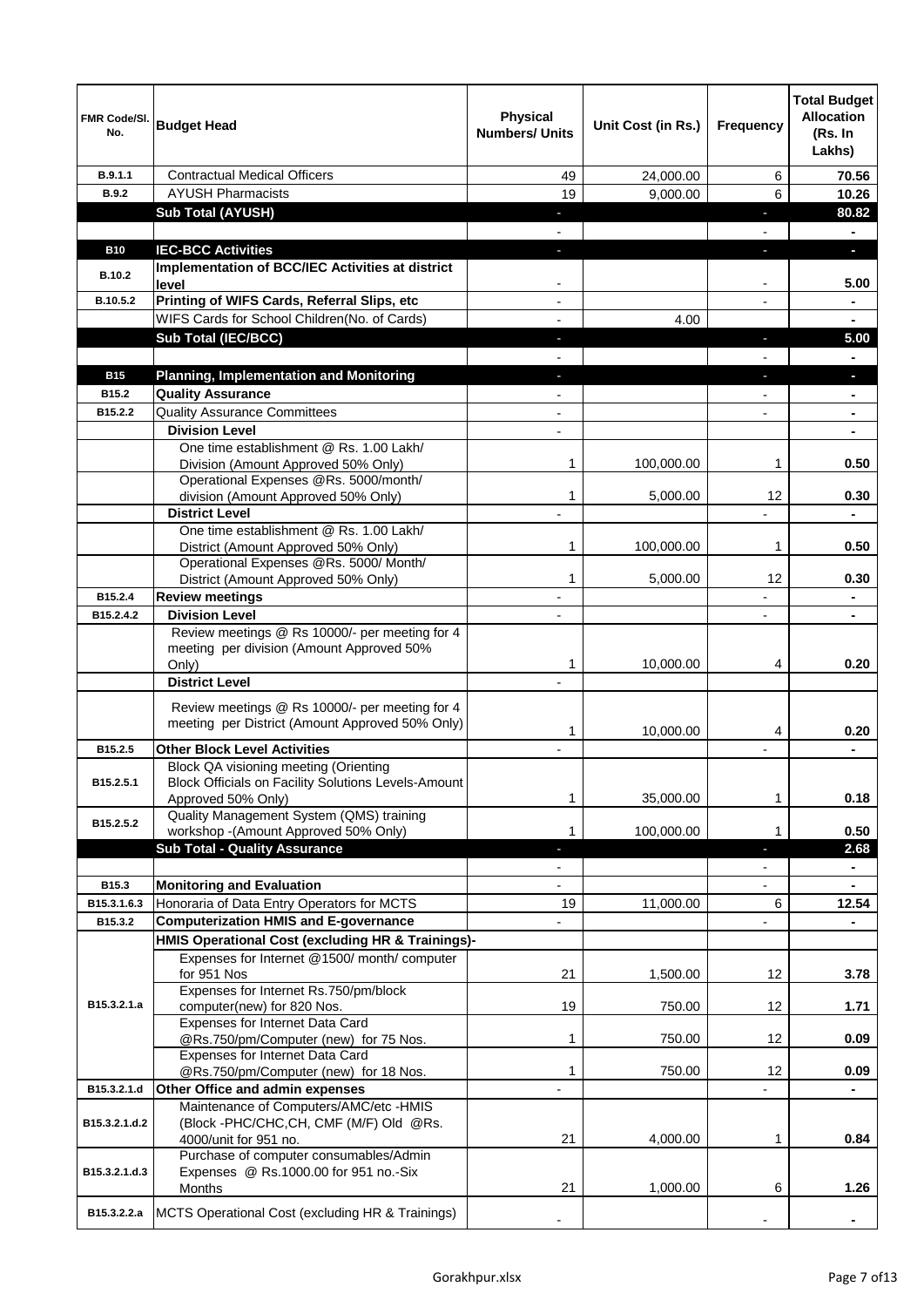| FMR Code/SI.<br>No.    | <b>Budget Head</b>                                                                       | <b>Physical</b><br><b>Numbers/ Units</b> | Unit Cost (in Rs.) | Frequency                | <b>Total Budget</b><br><b>Allocation</b><br>(Rs. In<br>Lakhs) |
|------------------------|------------------------------------------------------------------------------------------|------------------------------------------|--------------------|--------------------------|---------------------------------------------------------------|
|                        | Procurement of computers/Printers/Cartridges                                             |                                          |                    |                          |                                                               |
| B15.3.2.2.b            | ,etc. - @50,000.00/Computer Systems for 820<br>No.                                       | 19                                       | 50,000.00          | 1                        | 9.50                                                          |
| B15.3.2.2.d            | Other Office and admin expenses @12,000.00                                               |                                          |                    |                          |                                                               |
| B <sub>15.3.3</sub>    | per year -820 No.(New)<br>Other M & E Activities                                         | 19                                       | 12,000.00          | 1                        | 2.28                                                          |
|                        | Review Meetings for MCTS @ Rs 4,000/meeting                                              |                                          |                    |                          |                                                               |
| B15.3.3.5              | for 12 meetings                                                                          | 1                                        | 4,000.00           | 12                       | 0.48                                                          |
|                        | Sub Total - Monitoring and Evaluation                                                    |                                          |                    |                          | 32.57                                                         |
|                        |                                                                                          |                                          |                    |                          |                                                               |
| <b>B.16</b><br>B16.1.1 | <b>PROCUREMENT</b><br><b>Procurement of Equipments: MH</b>                               |                                          |                    |                          | L.                                                            |
| B16.1.1.2              | MVA / EVA Kits for Safe Abortion services                                                | 10                                       | 2,500.00           |                          | 0.25                                                          |
| B16.1.6                | <b>Equipments for ARSH/ School Health</b>                                                |                                          |                    | $\overline{a}$           |                                                               |
| B16.1.6.1              | Equipments for ARSH Clinics (New)                                                        | $\overline{2}$                           | 15,000.00          | 1                        | 0.30                                                          |
|                        | <b>Sub Total (Procurement of Equipments)</b>                                             |                                          |                    |                          | 0.55                                                          |
|                        |                                                                                          |                                          |                    |                          |                                                               |
| B.16.2.1               | Drugs & supplies for MH                                                                  |                                          |                    | $\overline{a}$           | ٠                                                             |
| B.16.2.1.2             | Drugs for Safe Abortion (No. of MMA estimated<br>in year 2013-14)                        | 233                                      | 200.00             | $\blacksquare$           | 0.47                                                          |
| B.16.2.4               | <b>Supplies for IMEP</b>                                                                 | $\overline{\phantom{a}}$                 |                    | $\blacksquare$           |                                                               |
| B.16.2.4.1             | Bio-Medical Waste Management-District level                                              | $\overline{\phantom{a}}$                 |                    | $\overline{\phantom{a}}$ | 30.03                                                         |
| B.16.2.4.2             | Bio-Medical Waste Management-CHC level                                                   |                                          |                    |                          | 25.17                                                         |
| B.16.2.4.3             | Cleaning/Washing, House keeping and Laundry<br>Management - District Level               |                                          |                    |                          | 49.44                                                         |
| B.16.2.4.4             | Cleaning/Washing, House keeping and Laundry                                              |                                          |                    |                          |                                                               |
|                        | Management - CHC/PHC Level                                                               |                                          |                    |                          | 31.83                                                         |
|                        | <b>ASHA Drug Kits</b><br>Drug Kit replenishment for ASHAs @ Rs.                          |                                          |                    |                          |                                                               |
| B.16.2.5.2             | 300/ASHA                                                                                 | 2,283                                    | 300.00             |                          | 6.85                                                          |
| B.16.2.6               | Drugs & supplies for WIFS                                                                |                                          |                    |                          |                                                               |
|                        | For Govt. & Govt. aided Schools (Classes VI to                                           |                                          |                    |                          |                                                               |
|                        | XII)<br><b>Total Beneficiaries</b>                                                       | 105,431                                  |                    |                          |                                                               |
|                        | IFA Tables Required at District (Beneficiary* 52                                         |                                          |                    |                          |                                                               |
| B.16.2.6.1             | Tabs)                                                                                    | 5,482,414                                | 0.12               |                          | 6.58                                                          |
| B.16.2.6.2             | Albendazole Tablets Required at District                                                 |                                          |                    |                          |                                                               |
| B.16.2.7               | (Beneficiary *2 Tabs)<br>Drugs & Supplies under SHP                                      | 210,862                                  | 1.00               |                          | 2.11                                                          |
|                        | <b>For Aganwadi Centres</b>                                                              |                                          |                    |                          | ۰                                                             |
|                        | Expected No. of Children at AWCs                                                         | 95.200                                   |                    |                          |                                                               |
|                        | No. of IFA Bottles (One bottle of 100 ml./child)                                         |                                          |                    |                          |                                                               |
|                        |                                                                                          | 95,200                                   | 10.00<br>1.00      |                          | 9.52<br>1.90                                                  |
|                        | Albendazole Tablets (2 tablets per Child)<br>For Primary Schools(For Govt. & Govt. aided | 190,400                                  |                    |                          |                                                               |
|                        | <b>Schools Classes I to V)</b>                                                           |                                          |                    |                          |                                                               |
|                        | Expected No. of Children in Schools                                                      | 192,550                                  |                    |                          |                                                               |
|                        | No. of Tablets Required at District (52 Tabs./<br>Beneficiary)                           | 10,012,625                               | 0.12               |                          | 12.02                                                         |
|                        | No. of Tablets Required at District (2 Tabs./<br>Beneficiary)                            | 385,101                                  | 1.00               |                          | 3.85                                                          |
|                        | <b>Medicines for Teams</b>                                                               |                                          |                    |                          |                                                               |
|                        | No. of Blocks                                                                            | 19                                       |                    |                          |                                                               |
|                        | First Time Medicines For Teams (2 Teams in<br>Each Block)                                | 38                                       | 18,000.00          |                          | 6.84                                                          |
|                        | Sub Total (Procurement of Drugs & Supplies)                                              |                                          |                    |                          | 186.60                                                        |
|                        |                                                                                          |                                          |                    |                          |                                                               |
| <b>B.17</b>            | Drugs Warehouses/Logistics Management                                                    |                                          |                    |                          |                                                               |
|                        | Honoraria of Staff at Regional Drug Warehouse                                            |                                          |                    |                          | ٠                                                             |
|                        | Accountant                                                                               | 1                                        | 10,000.00          | 6                        | 0.60                                                          |
|                        | Computer Operator Cum Store Keeper                                                       | 1                                        | 10,000.00          | 6                        | 0.60                                                          |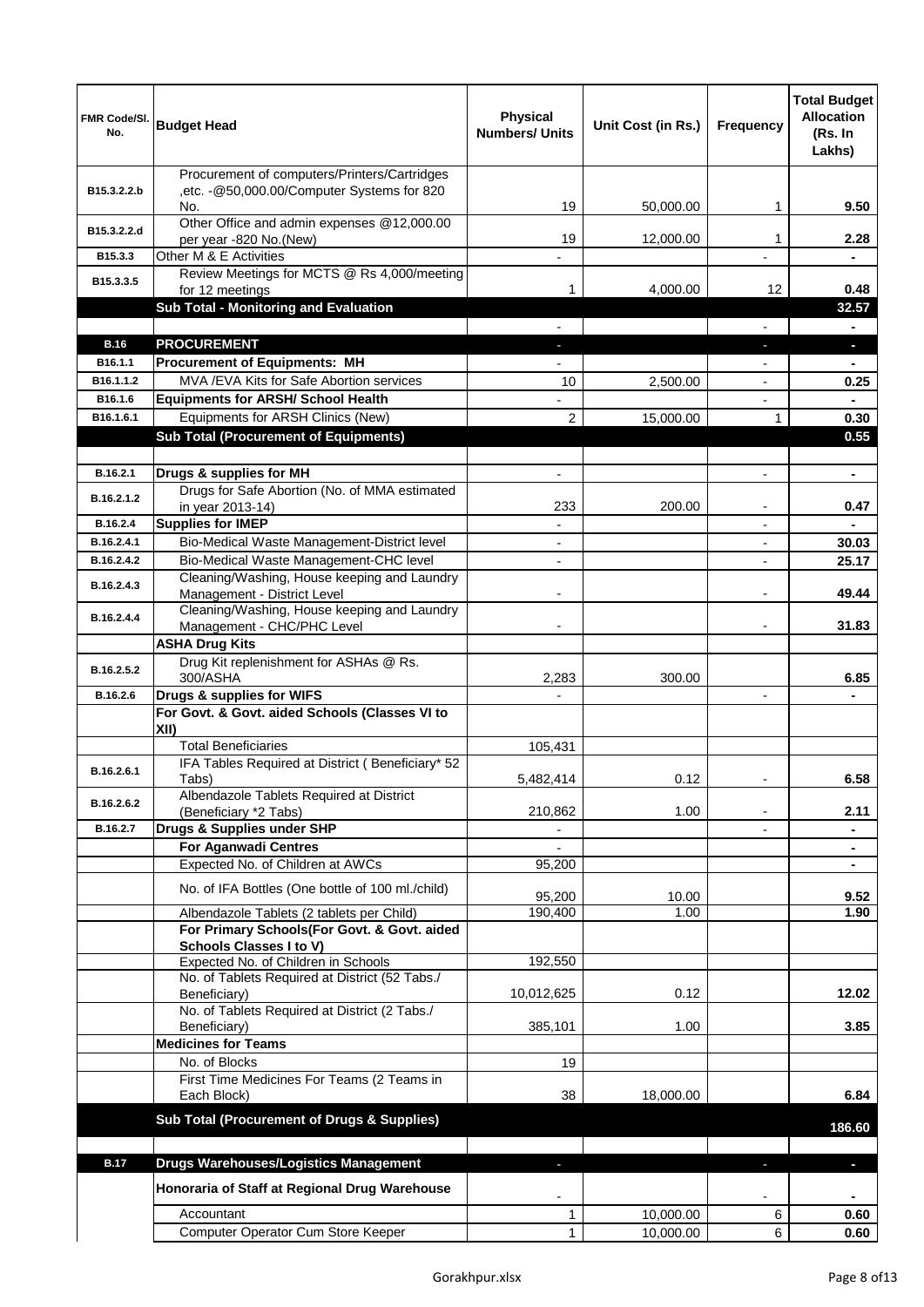| FMR Code/SI.<br>No. | <b>Budget Head</b>                                                                     | <b>Physical</b><br><b>Numbers/ Units</b> | Unit Cost (in Rs.) | Frequency                | <b>Total Budget</b><br><b>Allocation</b><br>(Rs. In<br>Lakhs) |
|---------------------|----------------------------------------------------------------------------------------|------------------------------------------|--------------------|--------------------------|---------------------------------------------------------------|
|                     | Fork-Lift Operator cum Mechanic                                                        | $\mathbf{1}$                             | 6,500.00           | 6                        | 0.39                                                          |
| <b>B.17.1</b>       | Fourth class / Loader                                                                  | $\mathbf{1}$                             | 6,500.00           | 6                        | 0.39                                                          |
|                     | Generator Operator cum Electrician                                                     | $\mathbf{1}$                             | 5,000.00           | 6                        | 0.30                                                          |
|                     | Sweeper                                                                                | $\mathbf{1}$                             | 3,500.00           | 6                        | 0.21                                                          |
|                     | <b>Armed Guards</b>                                                                    | $\mathbf{1}$                             | 6,335.00           | 6                        | 0.38                                                          |
|                     | <b>General Guards</b>                                                                  | $\overline{2}$                           | 5,157.00           | 6                        | 0.62                                                          |
|                     | Gardener                                                                               | $\mathbf{1}$                             | 3,000.00           | 6                        | 0.18                                                          |
|                     | Honoraria of Staff at District Drug Warehouse                                          |                                          |                    |                          |                                                               |
|                     | Computer Operator Cum Store Keeper                                                     | $\mathbf{1}$                             | 10,000.00          | 6                        | 0.60                                                          |
| B.17.3              | Generator Operator Cum Mechanic/Electrician                                            | $\mathbf{1}$                             | 5,000.00           | 6                        | 0.30                                                          |
|                     | Loader                                                                                 | $\mathbf{1}$                             | 5,000.00           | 6                        | 0.30                                                          |
|                     | Choukidar                                                                              | $\mathbf{1}$                             | 5,000.00           | 6                        | 0.30                                                          |
|                     | Part-time Sweeper                                                                      | $\mathbf{1}$                             | 2,500.00           | 6                        | 0.15                                                          |
| <b>B.17.4</b>       | Others                                                                                 | ٠                                        |                    | $\overline{\phantom{a}}$ | $\blacksquare$                                                |
| B.17.4.1            | Operational Cost for Regional Drug ware House                                          | $\overline{a}$                           |                    | $\blacksquare$           | $\blacksquare$                                                |
|                     | <b>Electricity Charges</b>                                                             |                                          |                    |                          | 1.10                                                          |
|                     | <b>Telephone Charges</b>                                                               |                                          |                    |                          | 0.10                                                          |
|                     | POL & Maintenance of DG Sets                                                           |                                          |                    |                          | 0.30                                                          |
|                     | Stationary                                                                             |                                          |                    |                          | 0.15                                                          |
|                     | Contingency                                                                            |                                          |                    |                          | 1.49                                                          |
|                     | <b>Sub Total-Drug Ware Houses</b>                                                      |                                          |                    |                          | 8.46                                                          |
|                     |                                                                                        |                                          |                    |                          |                                                               |
|                     | <b>GRAND TOTAL- MISSION FLEXIPOOL</b>                                                  |                                          |                    |                          | 654.09                                                        |
|                     |                                                                                        |                                          |                    |                          |                                                               |
| C                   | <b>IMMUNISATION</b>                                                                    |                                          |                    |                          |                                                               |
| C.1                 | RI strengthening project (Review meeting, Mobility                                     |                                          |                    |                          |                                                               |
|                     | support, Outreach services etc)<br>Mobility Support for supervision for district level |                                          |                    |                          |                                                               |
| C.1.a               | officers @Rs 250000/- Year                                                             | 1                                        | 250,000.00         | $\overline{\phantom{a}}$ | 2.50                                                          |
| C.1.b               | Mobility support for supervision at State level                                        | $\overline{a}$                           |                    | $\overline{\phantom{a}}$ |                                                               |
|                     | Printing and dissemination of Immunization                                             |                                          |                    |                          |                                                               |
| C.1.c               | cards, tally sheets, monitoring forms etc.@ Rs                                         |                                          |                    |                          |                                                               |
|                     | 10 /- Beneficiary                                                                      | 141,957                                  | 10.00              |                          | 14.20                                                         |
| C.1.d               | Support for Quarterly State level review                                               |                                          |                    |                          |                                                               |
|                     | meetings of district officer<br>Quarterly review meetings exclusive for RI at          |                                          |                    |                          |                                                               |
|                     | district level with Block Mos, CDPO, and other                                         |                                          |                    |                          |                                                               |
| C.1.e               | stake holders (@ Rs 100/- per participant(5                                            |                                          |                    |                          |                                                               |
|                     | participant / block)                                                                   | 380                                      | 100.00             |                          | 0.38                                                          |
|                     | Quarterly review meetings exclusive for RI at                                          |                                          |                    |                          |                                                               |
|                     | block level @Rs 50/- per person as                                                     |                                          |                    |                          |                                                               |
| C.1.f               | honorarium/Asha(For travel) & Rs 25 per person                                         |                                          |                    |                          |                                                               |
|                     | at the disposal of MOIC for meeting expenses<br>(Refreshment, stationery and mis.)     | 14,412                                   | 75.00              |                          | 10.81                                                         |
|                     | Focus on slum & underserved areas in urban                                             |                                          |                    |                          |                                                               |
|                     | areas/alternative vaccinator for slums (Hiring of                                      |                                          |                    |                          |                                                               |
| C.1.g               | ANM @ 450/-per session for four                                                        |                                          |                    |                          |                                                               |
|                     | sessions/month/slum of 10000 population and                                            |                                          |                    |                          |                                                               |
|                     | Rs.300/ month as contingency per slum                                                  |                                          |                    |                          |                                                               |
|                     | i.e.Rs.2100/-month/slum of 10000 population)                                           | 48                                       | 2,100.00           |                          | 1.01                                                          |
| C.1.h               | Mobilization of children through ASHA or other<br>mobilizers(@Rs 150/-per session)     | 46,486                                   | 150.00             | $\overline{\phantom{a}}$ | 69.73                                                         |
|                     | Alternative vaccine delivery in hard to reach                                          |                                          |                    |                          |                                                               |
| C.1.i               | areas(@Rs 150/-per session)                                                            | 7,336                                    | 150.00             | $\overline{\phantom{a}}$ | 11.00                                                         |
| C.1.j               | Alternative Vaccine Delivery in other                                                  |                                          |                    |                          |                                                               |
|                     | areas(@Rs. 75/- per session)                                                           | 39,150                                   | 75.00              | $\overline{\phantom{a}}$ | 29.36                                                         |
| C.1.k               | To develop micro plan at sub-centre level(@ Rs                                         |                                          |                    |                          |                                                               |
|                     | 100/- per sub centre)<br>For consolidation of micro plans at block level               | 552                                      | 100.00             | $\overline{\phantom{a}}$ | 0.55                                                          |
| C.1.1               | (@ Rs 1000/-per block per PHC and Rs 2000/-                                            |                                          |                    |                          |                                                               |
|                     | per district)                                                                          | 22                                       | 1,000.00           |                          | 0.22                                                          |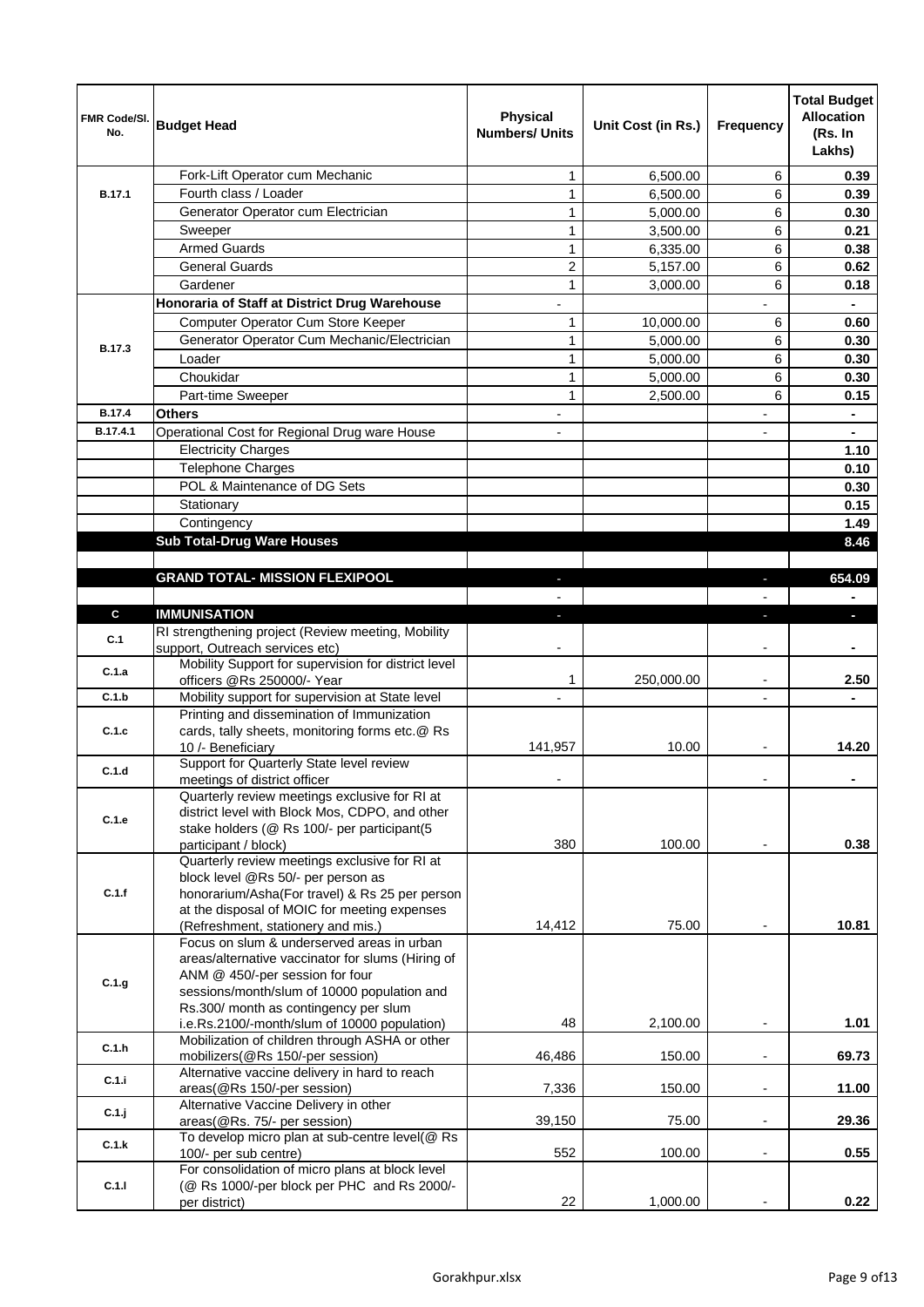| FMR Code/SI.<br>No. | <b>Budget Head</b>                                                                                                                                                                                                                                                        | <b>Physical</b><br><b>Numbers/ Units</b> | Unit Cost (in Rs.)   | <b>Frequency</b>         | <b>Total Budget</b><br><b>Allocation</b><br>(Rs. In<br>Lakhs) |
|---------------------|---------------------------------------------------------------------------------------------------------------------------------------------------------------------------------------------------------------------------------------------------------------------------|------------------------------------------|----------------------|--------------------------|---------------------------------------------------------------|
|                     | POL for vaccine delivery from State to district                                                                                                                                                                                                                           |                                          |                      |                          |                                                               |
| C.1.m               | and from district to PHC/CHCs(@ Rs 150000/-<br>per district per year)                                                                                                                                                                                                     | 1                                        |                      |                          | 1.50                                                          |
|                     | Consumables for computer including provision                                                                                                                                                                                                                              |                                          | 150,000.00           |                          |                                                               |
| C.1.n               | for internet access for RIMS (@ Rs 400/- per                                                                                                                                                                                                                              |                                          |                      |                          |                                                               |
|                     | month per district)                                                                                                                                                                                                                                                       | 1                                        | 400.00               | 12                       | 0.05                                                          |
| C.1.o               | Red/Black plastic bags etc.(@ Rs 3 per bag and                                                                                                                                                                                                                            | 46,486                                   | 3.00                 | 2                        | 2.79                                                          |
|                     | 2 bags per session)                                                                                                                                                                                                                                                       |                                          |                      |                          |                                                               |
| C.1.p               | Hub Cutter/Bleach/Hypochlorite solution/ Twin<br>buckets(@ Rs 1200/- per PHC/CHC per year)                                                                                                                                                                                |                                          |                      |                          |                                                               |
|                     |                                                                                                                                                                                                                                                                           | 22                                       | 1,200.00             |                          | 0.26                                                          |
| C.1.q               | Safety Pits (@ Rs 5250/- per pit)                                                                                                                                                                                                                                         | 14                                       | 5,250.00             |                          | 0.74                                                          |
|                     | Other Specific requirement<br>Fund for annual maintenance operation of                                                                                                                                                                                                    |                                          |                      |                          |                                                               |
|                     | WIC/WIF at division level @ Rs.40000/unit of<br>WIC/WIF                                                                                                                                                                                                                   | 3                                        | 40,000.00            |                          | 1.20                                                          |
| C.1.r               | POL for generators and operational expenses at<br>divisional vaccine storage point @ Rs 2.00<br>Lakhs/ year/division vaccine store points                                                                                                                                 | 1                                        | 200,000.00           |                          | 2.00                                                          |
|                     | Electricity bill for WIC/WIF AT state and                                                                                                                                                                                                                                 |                                          |                      |                          |                                                               |
|                     | divisional level @ Rs 1.50Lakhs/year /division                                                                                                                                                                                                                            |                                          |                      |                          |                                                               |
|                     | store points<br><b>AEFI Kits</b>                                                                                                                                                                                                                                          | 1<br>100                                 | 150,000.00<br>200.00 |                          | 1.50<br>0.20                                                  |
| C.2                 | <b>Salary of Contractual Staffs</b>                                                                                                                                                                                                                                       | $\overline{\phantom{0}}$                 |                      |                          | $\blacksquare$                                                |
| C.2.2               | Computer Assistants at District level                                                                                                                                                                                                                                     | $\mathbf{1}$                             | 10,000.00            | 6                        | 0.60                                                          |
| C.3                 | <b>Training under Immunisation</b>                                                                                                                                                                                                                                        | $\overline{\phantom{0}}$                 |                      |                          |                                                               |
| C.3.1               | District level Orientation training including Hep<br>B, Measles, AEFI & JE(wherever required) for 2<br>days ANM, Multi Purpose Health Worker (Male),<br>LHV, Health Assistant (Male/Female), Nurse<br>Midwives, BEEs & other staff (as per RCH<br>norms) @ Rs 46200/batch |                                          |                      |                          |                                                               |
|                     | Three day training including Hep B, Measles &                                                                                                                                                                                                                             | 31                                       | 46,200.00            |                          | 14.53                                                         |
| C.3.2               | JE(wherever required) of Medical Officers of RI<br>using revised MO training module) @ Rs 65600/                                                                                                                                                                          |                                          |                      |                          |                                                               |
|                     | batch                                                                                                                                                                                                                                                                     | 20                                       | 65,600.00            |                          | 13.12                                                         |
| C.3.4               | Two days cold chain handlers training for block<br>level cold chain handlers by State and district                                                                                                                                                                        |                                          |                      |                          |                                                               |
|                     | cold chain officers @ Rs 26600/batch                                                                                                                                                                                                                                      | 1                                        | 26,600.00            |                          | 0.27                                                          |
| C.3.5               | One day training of block level data handlers by<br>DIOs and District cold chain officer to train about<br>the reporting formats of immunization @ Rs 300/                                                                                                                |                                          |                      |                          |                                                               |
|                     | person                                                                                                                                                                                                                                                                    | 21                                       | 300.00               |                          | 0.06                                                          |
| C.3.6               | Intensified immunization training of front line<br>workers @ Rs 86660/batch                                                                                                                                                                                               | 39                                       | 86,660.00            | $\overline{\phantom{a}}$ | 33.80                                                         |
| C.4                 | <b>Cold Chain Maintenance</b>                                                                                                                                                                                                                                             |                                          |                      | $\overline{a}$           |                                                               |
|                     | Cold chain maintenance at PHC/CHC Level                                                                                                                                                                                                                                   |                                          |                      |                          |                                                               |
|                     | (@Rs. 750/PHC/CHC per year)<br>Cold chain maintenance at District Level (@Rs.                                                                                                                                                                                             | 21                                       | 750.00               |                          | 0.16                                                          |
|                     | 15000/year)                                                                                                                                                                                                                                                               | 1                                        | 15,000.00            |                          | 0.15                                                          |
| C.5                 | Asha Incentives- for full immunization @<br>RS.100 per child for full immunization in first<br>year and Rs.50 per child for ensuring complete<br>immunization up to 2nd year of age.(94.22% of<br>the fund)<br><b>TOTOAL - ROUTINE IMMUNIZATION</b>                       | 121,180                                  | 150.00               | ÷                        | 171.26<br>383.94                                              |
|                     |                                                                                                                                                                                                                                                                           |                                          |                      |                          |                                                               |
| D                   | <b>National Disease Control Programmes</b>                                                                                                                                                                                                                                | J                                        |                      |                          | $\blacksquare$                                                |
|                     |                                                                                                                                                                                                                                                                           |                                          |                      |                          |                                                               |
| E                   | Integrated Disease Surveillance Project (IDSP)<br>Operational Costs (Rs. 25000/0 per Month) including                                                                                                                                                                     |                                          |                      |                          |                                                               |
| E.1                 | 10 Medical Colleges                                                                                                                                                                                                                                                       |                                          |                      |                          | 3.00                                                          |
| E.2                 | Remuneration for Contractual Human Resource                                                                                                                                                                                                                               |                                          |                      |                          |                                                               |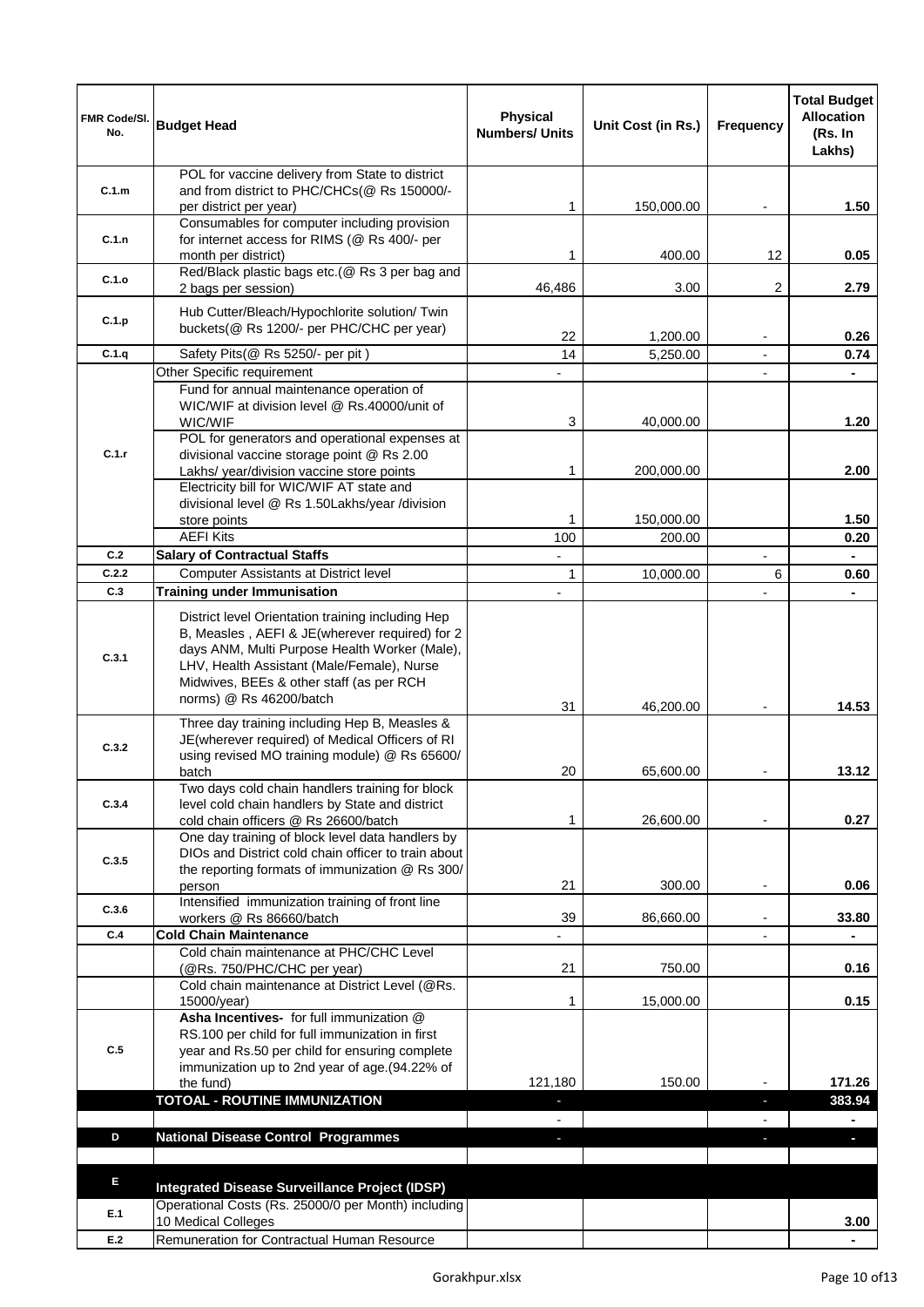| FMR Code/SI.<br>No. | <b>Budget Head</b>                                                                                                                                                                                                                                    | <b>Physical</b><br><b>Numbers/ Units</b> | Unit Cost (in Rs.) | Frequency | <b>Total Budget</b><br><b>Allocation</b><br>(Rs. In<br>Lakhs) |
|---------------------|-------------------------------------------------------------------------------------------------------------------------------------------------------------------------------------------------------------------------------------------------------|------------------------------------------|--------------------|-----------|---------------------------------------------------------------|
| E.2.1               | Epidemiologist (Rs. 27500-44000)                                                                                                                                                                                                                      |                                          |                    |           | 4.42                                                          |
| E.2.2               | Microbiologist (Rs. 27500-44000)                                                                                                                                                                                                                      |                                          |                    |           |                                                               |
| E.3.2               | Data Manager (Rs. 18000 per Mth)                                                                                                                                                                                                                      |                                          |                    |           | 2.16                                                          |
| E.3.3               | Data Entry Operator (Rs. 11000/mth)                                                                                                                                                                                                                   |                                          |                    |           | 2.64                                                          |
|                     | <b>Training</b>                                                                                                                                                                                                                                       |                                          |                    |           |                                                               |
|                     | Medical Officers (3 days) @ Rs 50000 / Batch,<br>for one batch                                                                                                                                                                                        |                                          |                    |           | 0.50                                                          |
| E.8                 | Hospital Pharmacists/Nurses Training (1 day) @<br>Rs.38000 / Batch for 1 batch                                                                                                                                                                        |                                          |                    |           | 0.38                                                          |
|                     | One Day Training of Medical College Doctors                                                                                                                                                                                                           |                                          |                    |           | 0.50                                                          |
| E.8                 | Costs on account of Newly Formed Districts                                                                                                                                                                                                            |                                          |                    |           |                                                               |
|                     | <b>TOTAL-IDSP</b>                                                                                                                                                                                                                                     |                                          |                    |           | 13.60                                                         |
| F                   | <b>National Vector Borne Disease Control</b><br>Programme (NVBDCP)                                                                                                                                                                                    |                                          |                    |           |                                                               |
| F.1.1               | <b>Malaria</b>                                                                                                                                                                                                                                        |                                          |                    |           |                                                               |
| F.1.1.b             | <b>ASHA Incentives</b>                                                                                                                                                                                                                                |                                          |                    |           | 2.25                                                          |
| F.1.1.d             | Monitoring, Evaluation & Supervision &<br>Epidemic preparedness including mobility                                                                                                                                                                    |                                          |                    |           | 0.85                                                          |
| F.1.1.e             | IEC/BCC                                                                                                                                                                                                                                               |                                          |                    |           | 0.42                                                          |
| F.1.1.g             | <b>Training/Capacity Building</b>                                                                                                                                                                                                                     |                                          |                    |           | 0.25                                                          |
|                     | Sub Total - Malaria                                                                                                                                                                                                                                   |                                          |                    |           | 3.77                                                          |
| F.1.2               | Dengue & Chikungunya                                                                                                                                                                                                                                  |                                          |                    |           |                                                               |
|                     | Strengthening Surveillance for Apex Referral                                                                                                                                                                                                          |                                          |                    |           |                                                               |
| F.1.2.a(iⅈ)         | Lab & Sentinel Surveillance Hospital                                                                                                                                                                                                                  |                                          |                    |           | 1.00                                                          |
| F.1.2.c             | Monitoring/Supervision and Rapid Response                                                                                                                                                                                                             |                                          |                    |           | 0.75                                                          |
| F.1.2.d             | <b>Epidemic Preparedness</b>                                                                                                                                                                                                                          |                                          |                    |           | 0.15                                                          |
| F.1.2.e             | Case Management                                                                                                                                                                                                                                       |                                          |                    |           | 0.30                                                          |
| F.1.2.f             | Vector Control And Environmental Management                                                                                                                                                                                                           |                                          |                    |           | 12.00                                                         |
| F.1.2.g             | IEC/ BCC for Social Mobilization                                                                                                                                                                                                                      |                                          |                    |           | 0.30                                                          |
| F.1.2.i             | Training/ Workshop                                                                                                                                                                                                                                    |                                          |                    |           | 0.30                                                          |
|                     | Sub Total - Dengue & Chikungunya                                                                                                                                                                                                                      |                                          |                    |           | 14.80                                                         |
| F.1.3               | <b>AES/JE</b>                                                                                                                                                                                                                                         |                                          |                    |           |                                                               |
| F.1.3.a             | Strengthening of Sentinel sites which will include<br>Diagnostics and Case Management, supply of<br>kits by Gol                                                                                                                                       |                                          |                    |           | 2.50                                                          |
| F.1.3.b             | IEC / BCC Activities & printing material<br>pertaining to JE / AES                                                                                                                                                                                    |                                          |                    |           | 5.00                                                          |
| F.1.3.c             | Capacity Building in case management of<br>Medical Officer and paramedical from PHC/CHC<br>at district level.                                                                                                                                         |                                          |                    |           | 4.00                                                          |
| F.1.3.d             | Monitoring and supervision                                                                                                                                                                                                                            |                                          |                    |           | 1.00                                                          |
| F.1.3.e             | Procurement of Insecticides (Technical<br>Malathion)                                                                                                                                                                                                  |                                          |                    |           | 4.45                                                          |
| F.1.3.f             | Thermal Fog Machine (Small) @ 0.85                                                                                                                                                                                                                    |                                          |                    |           |                                                               |
|                     | lac/machine<br>Operational cost for Malathion fogging (As per                                                                                                                                                                                         |                                          |                    |           | $\overline{\phantom{a}}$                                      |
| F.1.3.g             | Availability of 3 MT Technical Malathion per<br>district)<br>Paediatric ICU Establishment and HR &                                                                                                                                                    |                                          |                    |           | 0.30                                                          |
| $F.1.3.$ j          | operational cost for Paediatric ICU in Endemic<br><b>Districts</b>                                                                                                                                                                                    |                                          |                    |           |                                                               |
| F.1.3.k             | ASHA Insentivization for sensitizing community                                                                                                                                                                                                        |                                          |                    |           | 1.50                                                          |
|                     | <b>Sub Total - AES/JE</b>                                                                                                                                                                                                                             |                                          |                    |           | 18.75                                                         |
| F.1.4               | <b>Lymphatic Filariasis</b>                                                                                                                                                                                                                           |                                          |                    |           |                                                               |
| F.1.4.a             | State Task Force, STAC Meeting, printing forms<br>& register/ Mobility support, district coordination<br>meeting, sensitization of media etc., Morbidity<br>management, monitoring & supervision and<br>mobility support for Rapid response including |                                          |                    |           | 3.50                                                          |
|                     | Line listing                                                                                                                                                                                                                                          |                                          |                    |           |                                                               |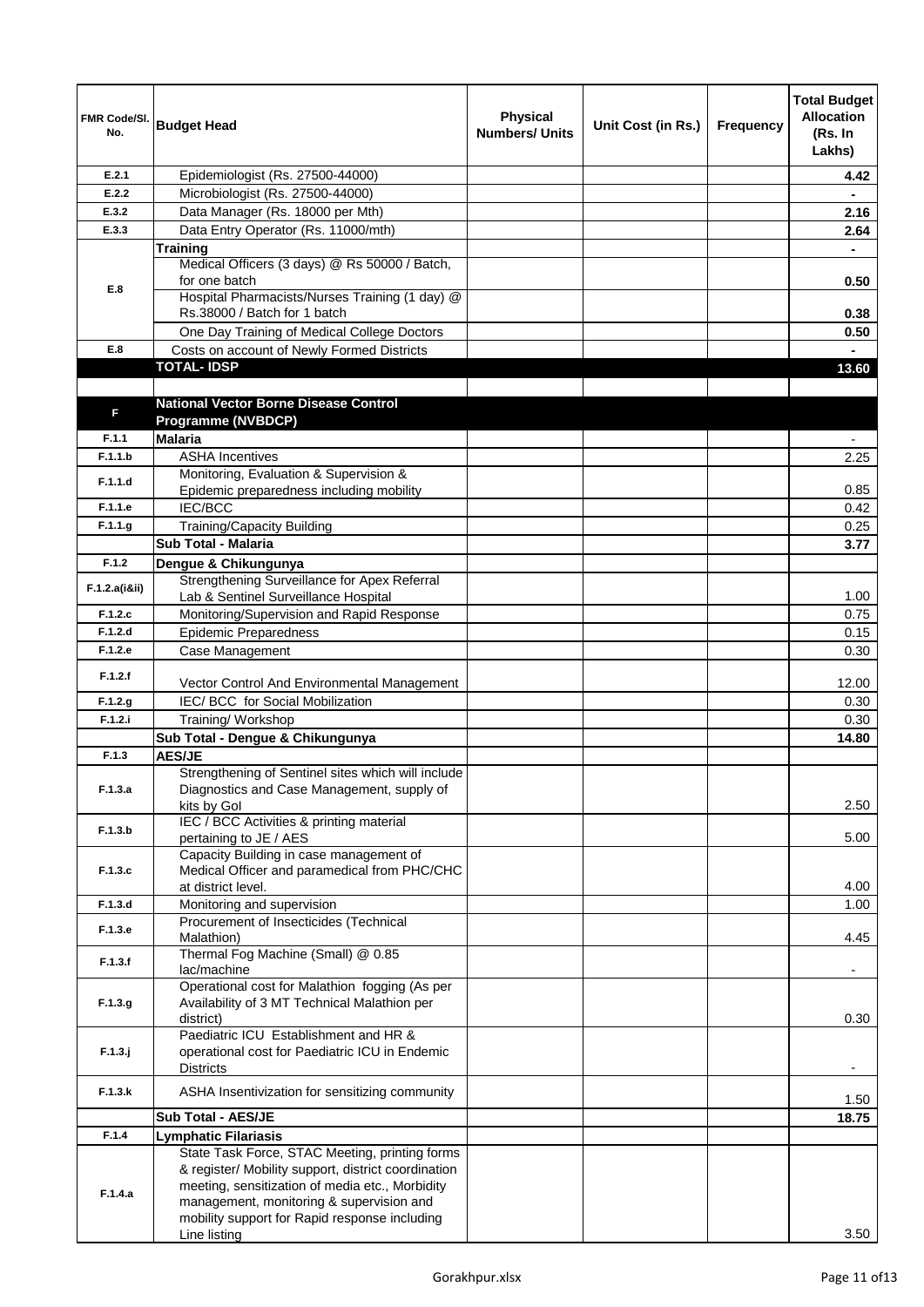| FMR Code/SI.<br>No. | <b>Budget Head</b>                                                                                               | <b>Physical</b><br><b>Numbers/ Units</b> | Unit Cost (in Rs.) | Frequency | <b>Total Budget</b><br><b>Allocation</b><br>(Rs. In<br>Lakhs) |
|---------------------|------------------------------------------------------------------------------------------------------------------|------------------------------------------|--------------------|-----------|---------------------------------------------------------------|
| F.1.4.b             | Micro Filaria Survey                                                                                             |                                          |                    |           | 0.49                                                          |
| F.1.4.c             | Post MDA Assessment by medical colleges<br>(Govt, & Private)/ ICMR institutions                                  |                                          |                    |           | 0.15                                                          |
| F.1.4.d             | Training / Sensitization of district level officers<br>on ELF & Drug Distributors / Peripheral health<br>workers |                                          |                    |           | 4.95                                                          |
| F.1.4.e             | Specific IEC/ BCC at State, districts, PHC, Sub<br>Centre & village lable VHSC/GKs                               |                                          |                    |           | 1.20                                                          |
| F.1.4.f             | Honorarium for Drug Distributors including<br>ASHA & Supervisors involve in MDA                                  |                                          |                    |           | 9.60                                                          |
| F.1.4.h.ii          | M.F.Survey in Non Endemic districts                                                                              |                                          |                    |           |                                                               |
|                     | Sub Total - Lymphatic Filariasis                                                                                 |                                          |                    |           | 19.89                                                         |
| F.1.5               | Kalazar                                                                                                          |                                          |                    |           |                                                               |
| F.1.5               | Case Search/ Camp Approach                                                                                       |                                          |                    |           | $\blacksquare$                                                |
| F.1.5.a             | Spray Pumps & Accessories                                                                                        |                                          |                    |           | $\overline{\phantom{a}}$                                      |
| F.1.5.b             | Operational Cost for Spray including Spray<br>Wages & Pending liability of spray wages                           |                                          |                    |           |                                                               |
| F.1.5.c             | Mobility / P.O.L./ Supervision                                                                                   |                                          |                    |           |                                                               |
| F.1.5.d             | Monitoring & Evaluation                                                                                          |                                          |                    |           |                                                               |
| F.1.5.e/<br>F.1.5.f | Training for Spraying /IEC/<br>BCC/Advocacy/Incentive to ASHA/Loss of<br>Wages                                   |                                          |                    |           |                                                               |
|                     | Sub Total - Kalazar                                                                                              |                                          |                    |           |                                                               |
|                     | Cash grant for Decentralized commodities for                                                                     |                                          |                    |           |                                                               |
|                     | Malaria + Filaria F.6                                                                                            |                                          |                    |           |                                                               |
| F.6(a,b,c,k)        | Drugs (Chloroquine, Primaquine 2.5/7.5mg) and<br>ACT                                                             |                                          |                    |           | 0.30                                                          |
| F.6.f               | D.E.C.                                                                                                           |                                          |                    |           | 13.75                                                         |
| F.6.h               | NS 1 antigen Kit<br>Dengue                                                                                       |                                          |                    |           | 0.50                                                          |
| F.6.i               | Larvicidal (Temephos, Bti(AS)/Bti (wp)(for<br>polluted and non polluted water)                                   |                                          |                    |           |                                                               |
|                     | <b>Sub Total- Dec.Commodities</b>                                                                                |                                          |                    |           | 0.90<br>15.45                                                 |
|                     | <b>TOTAL-NVBDCP</b>                                                                                              |                                          |                    |           | 72.66                                                         |
|                     |                                                                                                                  |                                          |                    |           |                                                               |
| G                   | <b>National Leprosy Eradication Programme(NLEP)</b>                                                              |                                          |                    |           |                                                               |
| G.1                 | <b>Case Detection and Management</b>                                                                             |                                          |                    |           |                                                               |
| G.1.1               | Specific Plan for high endemic blocks of low<br>endemic districts                                                |                                          |                    |           |                                                               |
|                     | No. of High endemic blocks in Low endemic                                                                        |                                          |                    |           |                                                               |
|                     | Districts (ANCDR more than 10)                                                                                   |                                          |                    |           |                                                               |
|                     | House to House Visit by Search team                                                                              |                                          |                    |           |                                                               |
|                     | Confrmaton of suspect                                                                                            |                                          |                    |           |                                                               |
|                     | Intensive IEC Activity                                                                                           |                                          |                    |           |                                                               |
| G.1.2               | <b>Services in Urban services</b><br>Urban Project 2 Mega cities, 2 medium City 2, 8                             |                                          |                    |           |                                                               |
|                     | Medium City 1, 40 Townships                                                                                      |                                          |                    |           | 4.72                                                          |
| G.1.3               | <b>ASHA involvement</b>                                                                                          |                                          |                    |           |                                                               |
|                     | <b>ASHA Sensitization</b>                                                                                        |                                          |                    |           | 0.257                                                         |
|                     | <b>ASHA Incentive for Services</b>                                                                               |                                          |                    |           | 0.200                                                         |
| G.1.4               | <b>Materials &amp; Supplies</b>                                                                                  |                                          |                    |           |                                                               |
|                     | Supportive Drugs & Dressing materials                                                                            |                                          |                    |           | 0.40                                                          |
|                     | Laboratory reagents and equipments scalpels<br>etc.                                                              |                                          |                    |           | 0.08                                                          |
|                     | Printing works                                                                                                   |                                          |                    |           | 0.34                                                          |
| G.1.5               | <b>NGO Services</b>                                                                                              |                                          |                    |           | 4.50                                                          |
| G.2                 | <b>DPMR</b>                                                                                                      |                                          |                    |           | $\blacksquare$                                                |
|                     | MCR Protective Footwear (12500 pairs)                                                                            |                                          |                    |           | 0.56                                                          |
|                     | Aids Appliances, Self Care Kit items etc.                                                                        |                                          |                    |           | 0.17                                                          |
|                     | Welfare allowance for RCS patients @ Rs 8000                                                                     |                                          |                    |           |                                                               |
|                     | Reimbursement to institutions for RCS                                                                            |                                          |                    |           |                                                               |